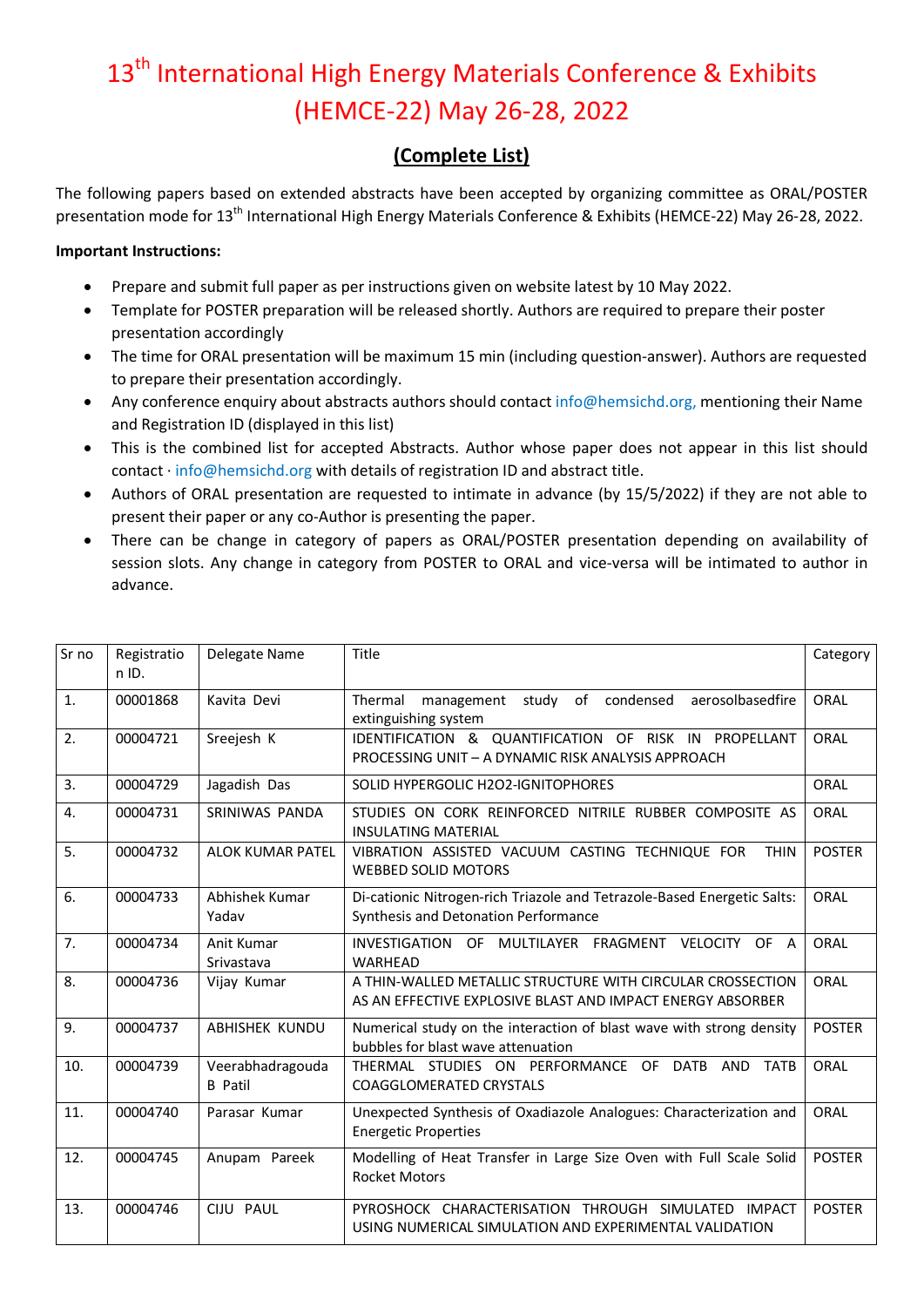| 14. | 00004747 | SHREYASI BANIK                     | ENERGETIC TETRASALTS OF 1,1,2,2-TETRANITRAMINOETHANE: BASE<br>INDUCED RING-OPENING STRATEGY                                        | <b>POSTER</b> |
|-----|----------|------------------------------------|------------------------------------------------------------------------------------------------------------------------------------|---------------|
| 15. | 00004748 | Navaneet Kumar                     | Di-cationic Nitrogen-rich Ethylene-bridged Bis-nitro Triazole Based<br><b>Energetic Salts</b>                                      | <b>POSTER</b> |
| 16. | 00004753 | Nihal Pandey                       | Effect of blast load by placing an object at the exit of a shock tube: A<br>numerical study                                        | <b>POSTER</b> |
| 17. | 00004757 | Aluru Vamsi                        | Design and Development of hypergolic igniter for Semi-cryo engine                                                                  | ORAL          |
| 18. | 00004759 | SACHIN KUMAR<br><b>SINGH</b>       | Numerical simulation of shock wave diffraction over curved walls                                                                   | <b>POSTER</b> |
| 19. | 00004761 | Sathiskumar PS                     | Rheological behavior of multimodal AP solid propellant and its effects<br>in Gaganyaan CES motor processing                        | <b>ORAL</b>   |
| 20. | 00004762 | Mathew Babu                        | Blast wave characterization during launch vehicle explosion for abort<br>trigger recommendations in manned missions.               | <b>POSTER</b> |
| 21. | 00004767 | <b>VAGGU PRANAY</b>                | EFFECTS OF SPINNING ON RESIDUAL VELOCITY OF PROJECTILE FOR<br>NORMAL AND OBLIQUE IMPACT                                            | ORAL          |
| 22. | 00004769 | PAMPURAMARA<br>VINDU               | $CL-20$<br><b>STARTING</b><br><b>TWO</b><br><b>STAGE</b><br><b>SYNTHESIS</b><br>OF<br><b>FROM</b><br>CYCLOPROPYLAMINE              | ORAL          |
| 23. | 00004770 | SHIVAM KUMAR                       | Subscale Simulation of Intersegment Gap Heat Transfer for Solid<br><b>Rocket Boosters</b>                                          | <b>POSTER</b> |
| 24. | 00004772 | EHTASIMUL<br><b>HOQUE</b>          | OF<br>RHEO-KINETIC<br><b>STUDY</b><br>$4-$<br>(DIMETHYLSILYL)<br><b>BUTYL</b><br>FERROCENE GRAFTED HTPB BASED COMPOSITE PROPELLANT | <b>POSTER</b> |
| 25. | 00004774 | Jyothsna Yerra                     | Challenges in Development of Dual Pulse Solid Propulsion System for<br><b>Extended Ranges</b>                                      | <b>POSTER</b> |
| 26. | 00004775 | <b>VIKRANTH</b><br><b>THALTIRI</b> | Challenges and Approaches Towards the Synthesis of Nitropyrroles as<br><b>High Energy Density Materials</b>                        | <b>POSTER</b> |
| 27. | 00004776 | <b>VINAY PALIWAL</b>               | ULTRA-FINE AMMONIUM PERCHLORATE STORAGE BY ADDITIVE<br><b>BLENDING</b>                                                             | <b>POSTER</b> |
| 28. | 00004778 | Vinod R Chandran                   | Numerical Analysis and Experimental Validation of Detonation<br>Transfer Joint used in Launch Vehicles                             | ORAL          |
| 29. | 00004779 | Arun Prakash<br>Gummadi            | Detection of the binary explosive mixtures using laser induced<br>breakdown spectroscopy (LIBS)                                    | <b>POSTER</b> |
| 30. | 00004781 | Karri Veerandra<br>Yadav           | Effect Of Ageing on The Burning Characteristics of Ammonium<br>Perchlorate With Copper Chromite as Additive                        | <b>POSTER</b> |
| 31. | 00004783 | Raman Babu                         | Numerical Simulation Techniques for Pyroshock Phenomena                                                                            | <b>ORAL</b>   |
| 32. | 00004786 | Ramling S.<br>Mathpati             | Methylenedi(4H-1,2,4-triazole-3,4-diamine): Prospective Nitrogen-rich<br><b>Cation in Energetic Salts</b>                          | <b>POSTER</b> |
| 33. | 00004789 | MANIKANTA ELLE                     | TNT EQUIVALENCE OF LASER GENERATED MICRO BLAST/PLASMA IN<br><b>AMBIENT AIR</b>                                                     | <b>POSTER</b> |
| 34. | 00004793 | Akash Mahadev<br>Dhas              | HTPB Based Energetic Polyurethane with Excellent Self-Healing<br>Property                                                          | ORAL          |
| 35. | 00004795 | <b>B</b> Ramprasad                 | REGRESSION RATE STUDY OF MIXED PARAFFIN AND BEESWAX BASED<br>SOLID FUELS FOR HYBRID ROCKET APPLICATIONS                            | <b>POSTER</b> |
| 36. | 00004796 | Praveen Kumar                      | EFFECT OF Y-SHAPED DUCTS GEOMETRICAL PARAMETERS ON SHOCK<br><b>WAVE ATTENUATION</b>                                                | <b>POSTER</b> |
| 37. | 00004800 | Balwinder Kumar                    | Design of Linear Measurement System for Special Wire-Winding<br>Process of Explosive Driven Systems                                | ORAL          |
| 38. | 00004804 | Suraj Singh                        | Self-healing of HTPB based Polyurethane Binder by Extrinsic self-<br>healing Method                                                | <b>POSTER</b> |
| 39. | 00004806 | Ayaz Ahmed                         | AUSM+-up based Numerical Solver for Piston and Projectile Dynamics<br>forTwo-Stage Light Gas Gun                                   | <b>POSTER</b> |
| 40. | 00004807 | Tirthadeb Ghosh                    | Study of Transient Burning Characteristics of Base Bleed Propellant<br>during Rapid Depressurization                               | ORAL          |
| 41. | 00004808 | R Radhika                          | SYNTHESIS OF BIOMASS DERIVED ACTIVATED CARBON FROM LEMON<br>RIND FORPERCHLORATE REMOVAL FROM WATER                                 | <b>POSTER</b> |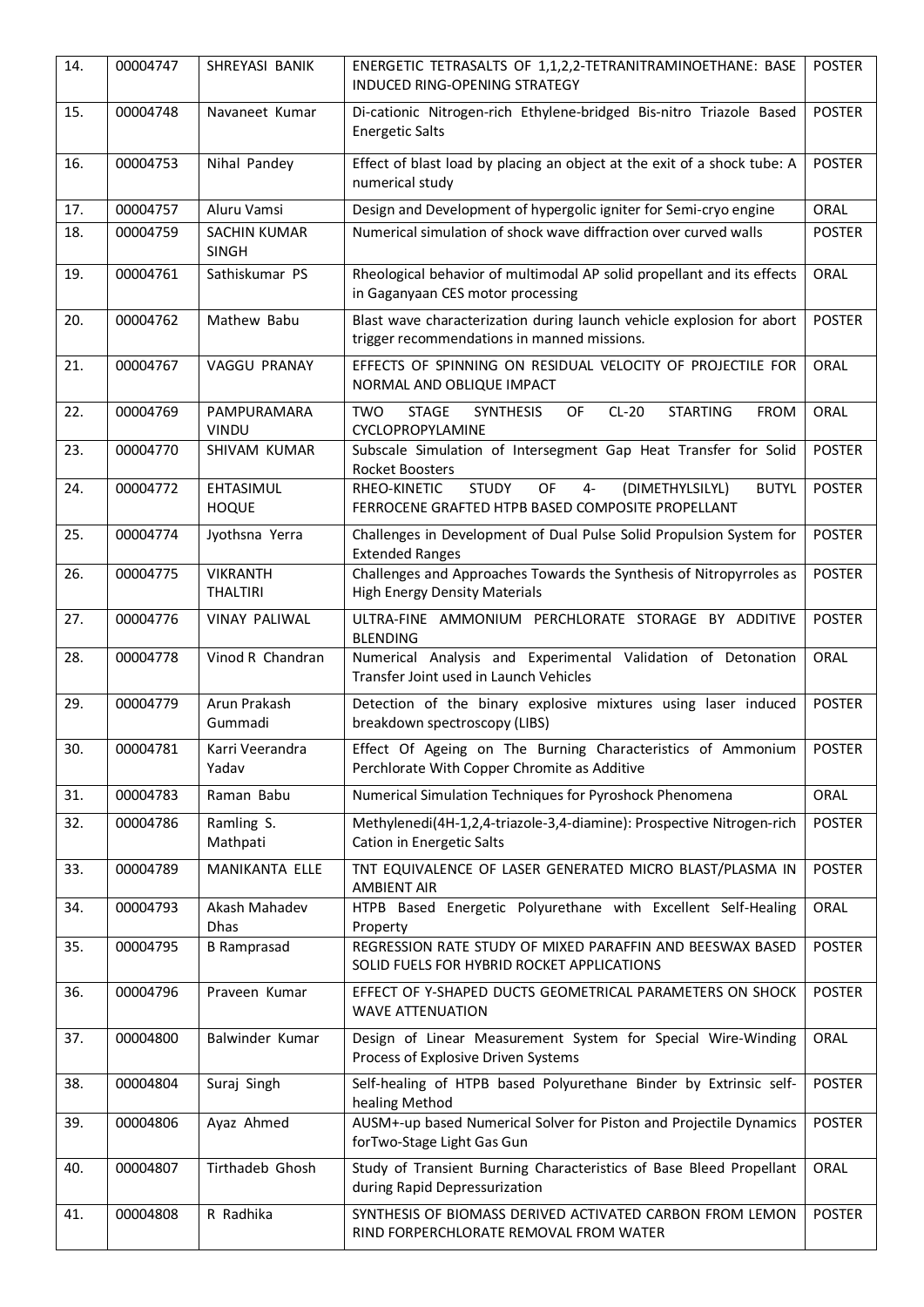| 42. | 00004810 | Reshma Beeram                       | Explosives Detection Using Sand Dune Like<br>Copper<br>Trace<br>Nanostructure Substrate Fabricated by Femtosecond Laser Ablation                                       | ORAL          |
|-----|----------|-------------------------------------|------------------------------------------------------------------------------------------------------------------------------------------------------------------------|---------------|
| 43. | 00004811 | P SIVA KUMAR                        | Theoretical & Experimental Optimization of Insulation Machining for<br>Large Size Case Bonded Solid Rocket Motors                                                      | ORAL          |
| 44. | 00004812 | Chaitanya Mahadeo<br>Patil          | CONCEPTUAL DESIGN AND FINITE ELEMENT ANALYSIS OF COMPOSITE<br><b>VALVE</b>                                                                                             | <b>POSTER</b> |
| 45. | 00004813 | Sumit Sarma                         | <b>COMBUSTION CHARACTERISTICS OF BKNO3 PELLETS</b>                                                                                                                     | <b>POSTER</b> |
| 46. | 00004814 | Reny Mammen Roy                     | Studies on Pressable Plastic Bonded Explosives Compositions                                                                                                            | <b>POSTER</b> |
| 47. | 00004815 | Padmanabha<br>Prasanna Simha        | LUMPED MODEL GAS DYNAMIC DESIGN AND ANALYSIS OF<br>HYPERVELOCITY IMPACT FACILITIES                                                                                     | ORAL          |
| 48. | 00004816 | <b>ASHISH A S</b>                   | NUMERICAL STUDY OF IMPACT OF GRAIN PROFILE ON THE INTERNAL<br><b>BALLISTICS OF SOLID ROCKET MOTOR</b>                                                                  | <b>POSTER</b> |
| 49. | 00004818 | Nazar A Baker                       | EXPLORING SHELF LIFE ENHANCEMENT OF ULTRA FINE GRADE<br>PROPELLANT OXIDIZER                                                                                            | <b>POSTER</b> |
| 50. | 00004821 | Suresh Kumar V                      | PERFORMANCE OF SUBMERGED STRUCTURE<br><b>SUBJECTED</b><br>T <sub>O</sub><br>UNDERWATER<br>EXPLOSION INCORPORATING<br><b>FLUID-STRUCTURE</b><br><b>INTERACTION</b>      | <b>POSTER</b> |
| 51. | 00004822 | <b>MANI RAM P</b>                   | BALLISTIC AND BLAST PROTECTION OF STRUCTURES USING ARMOUR<br><b>MATERIALS</b>                                                                                          | ORAL          |
| 52. | 00004823 | Nandan Kumar<br>Vidyarthi           | USAGE OF ULTRASONIC TECNIQUE FOR BURNING RATE EVALUATION<br>OF UPPER STAGE SOLID ROCKET MOTOR PROPELLANTS                                                              | ORAL          |
| 53. | 00004824 | Mahesh Anil Naik                    | A NUMERICAL INVESTIGATION ON THE AIR-BLAST RESPONSE OF<br>ADDITIVELY MANUFACTURED CARBON FIBRE REINFORCED POLYMER<br><b>COMPOSITE PLATE</b>                            | <b>POSTER</b> |
| 54. | 00004825 | Umang Jain                          | Flow Behaviour of an Annular Aerospike Nozzle at Different<br>Convergent Angle                                                                                         | ORAL          |
| 55. | 00004826 | ALOK KUMAR                          | Studies of Performance Parameter of the Hybrid Rocket Using<br>Hydrogen Peroxide-Oxygen as the Oxidizer                                                                | <b>POSTER</b> |
| 56. | 00004827 | <b>SBM</b><br>Guruvayurappan        | COMPARATIVE STUDY ON ACOUSTIC EMISSION AND ULTRASONIC<br>METHODS FOR SOLID PROPELLANT BURN RATE EVALUATION                                                             | <b>POSTER</b> |
| 57. | 00004828 | Tathagat Sarangi                    | Studies of the flame characteristics by varying the L* of a Hybrid<br>Rocket Motor                                                                                     | <b>POSTER</b> |
| 58. | 00004829 | <b>VIWEK MAHTO</b>                  | NON-INVASIVE METHODOLOGY OF SINK RATE PROFILING FOR<br><b>USING</b><br><b>HIGH</b><br>UNDERWATER<br>APPLICATIONS<br><b>SPEED</b><br><b>IMAGING</b><br><b>TECHNIQUE</b> | <b>POSTER</b> |
| 59. | 00004830 | Kanthavarapu G K<br>Kishore         | DEVELOPMENT OF CYLINDRICAL HTPB PROPELLANT BASED<br><b>SPIN</b><br>ROCKETS FOR SOUNDING ROCKET APPLICATION                                                             | <b>POSTER</b> |
| 60. | 00004832 | Ilya A Zhukov                       | The use of intermetallic Al12Mg17 powder to obtain AlMgB14                                                                                                             | ORAL          |
| 61. | 00004834 | AMIT KUMAR                          | EFFECT OF STRAIN RATE LOADING ON DUCTILE AND BRITTLE<br><b>MATERIALS</b>                                                                                               | <b>POSTER</b> |
| 62. | 00004836 | Deepali Pradeep<br>Joshi            | Studies on Catalytic Bed Ignition of H2O2 Monopropellant using<br><b>Biomass based Catalyst</b>                                                                        | ORAL          |
| 63. | 00004838 | Arpit Dubey                         | Experimental investigations of a pintle injector for its flow and<br>combustion characteristics                                                                        | <b>POSTER</b> |
| 64. | 00004839 | Lakshmi P                           | Experimental Studies on Solid Propellant Based Micro Thrusters                                                                                                         | <b>POSTER</b> |
| 65. | 00004840 | <b>SUSANTA KUMAR</b><br><b>SAHA</b> | Experimental Studies of Continuously Rotating Detonation Combustor<br>for Liquid Rocket Application                                                                    | <b>POSTER</b> |
| 66. | 00004842 | Suhas Mukherjee                     | Study on the Effect of Ambient Temperatures on Ballistic Performance<br>of Composite Solid Propellants                                                                 | <b>POSTER</b> |
| 67. | 00004843 | Prabhat Dattakumar<br>Phondekar     | Studies on AN/AP based Green Solid Propellant for Space Propulsion                                                                                                     | <b>POSTER</b> |
| 68. | 00004845 | Prabhu Prasad<br>Sarangi            | Flame Characterization of Methane-Air Supersonic Combustion                                                                                                            | ORAL          |
| 69. | 00004847 | AKSH KUMAR TARAI                    | QUANTITATIVE ESTIMATION OF AMMONIUM NITRATE IN MIXTURES<br>USING PORTABLE RAMAN SPECTROSCOPY                                                                           | <b>POSTER</b> |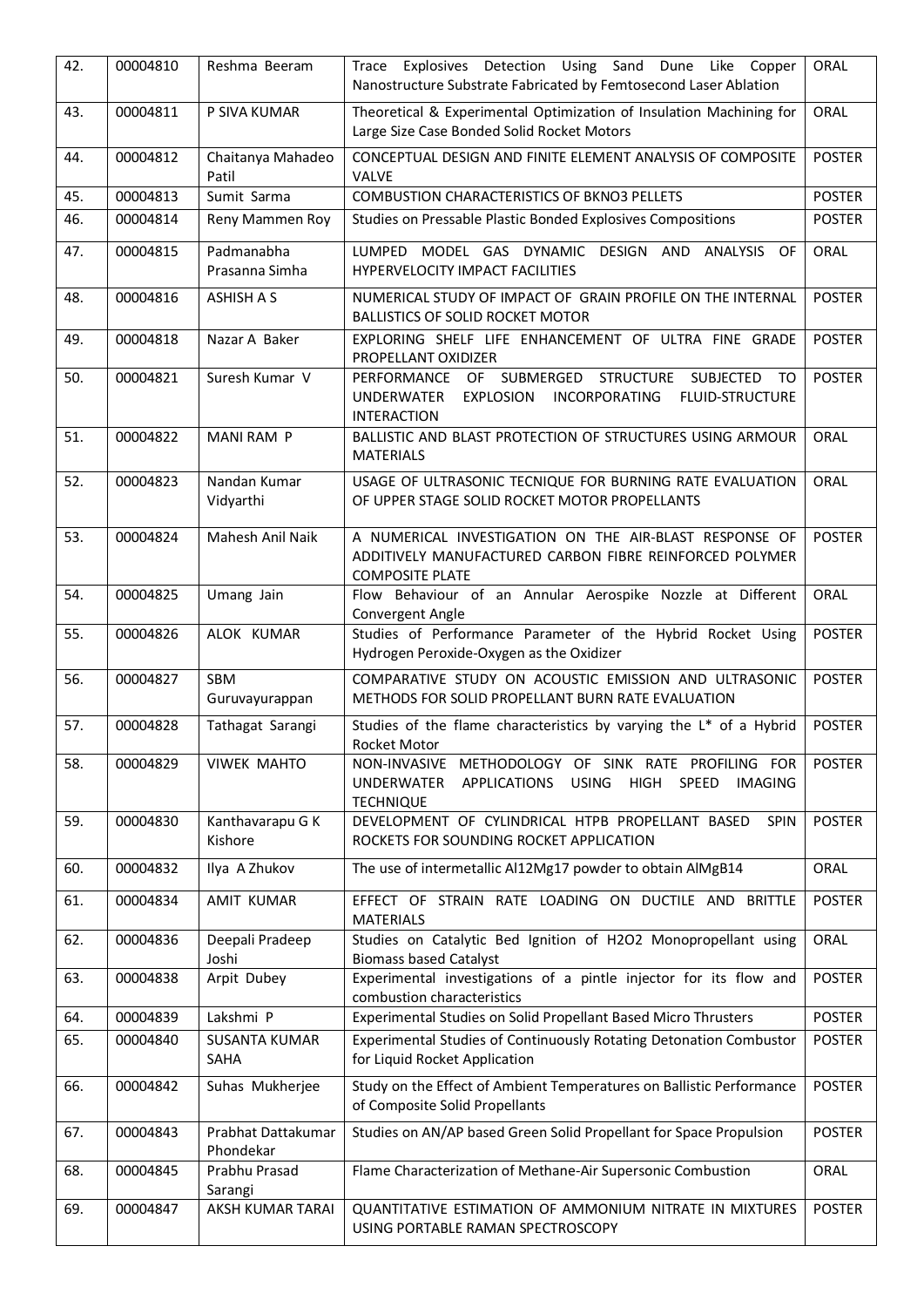| 70. | 00004851 | Saurabh Kumar<br>Sonkar              | Modelling of Heat Transfer in Composite Solid Propellants with<br><b>Embedded Metal Wire</b>                                                     | <b>POSTER</b> |
|-----|----------|--------------------------------------|--------------------------------------------------------------------------------------------------------------------------------------------------|---------------|
| 71. | 00004859 | <b>BISHWAJYOTI</b>                   | Numerical Modeling and Experimental Validation of Sub-Scale                                                                                      | <b>POSTER</b> |
|     |          | DUTTA MAJUMDAR                       | Spherical Air Blast towards Design of Crew Escape System in Human<br><b>Space Mission</b>                                                        |               |
| 72. | 00004861 | Remakanthan<br>Sasidharan Pillai     | Non destructive evaluation of Crew escape system motors and<br>pyrodevices for the Human spaceflight programme using radiography                 | <b>POSTER</b> |
| 73. | 00004862 | <b>GIRISH N</b><br><b>NAMBOODIRI</b> | QUALITY AND SAFETY IMPROVEMENTS IN NEUTRON RADIOGRAPHY<br>OF EXPLOSIVE TRANSFER ASSEMBLY (ETA) OF VARIOUS TYPES                                  | ORAL          |
| 74. | 00004864 | Anusree T. C                         | Development of metal dopedspinel CuCr2O4 catalyst for ammonium<br>dinitramide (ADN)monopropellants                                               | ORAL          |
| 75. | 00004866 | Mukesh Kumar                         | Numerical Simulation of Shaped charge warheads and study the effect<br>of cone angle, thickness and wave shaper on performance                   | ORAL          |
| 76. | 00004871 | Dipanjan Baneerjee                   | Real-time Multiple Explosives Sensing with Picosecond Bessel Beam<br><b>Fabricated Silver Nano structures</b>                                    | ORAL          |
| 77. | 00004878 | Bijoy K. P                           | Spectroscopy and Ring Resonator-based Sarin Detection                                                                                            | <b>POSTER</b> |
| 78. | 00004880 | Ajithkumar H                         | STUDIES ON PROPELLANT LINER FOR SOLID ROCKET MOTORS                                                                                              | <b>POSTER</b> |
| 79. | 00004883 | Elaprolu Narsimha<br>Rao             | ORIENTATION DEPENDENCE OF MECHANICAL SENSITIVITY OF ß-5-<br>NITRO-2,4-DIHYDRO-3H-1,2,4-TRIAZOL-3-ONE<br>(NTO):<br>A<br><b>HIGHPRESSURE STUDY</b> | <b>POSTER</b> |
| 80. | 00004884 | Punit Kumar Pandey                   | SUITABILITY OF SKIN MATERIAL MODELS IN<br>PENETRATING<br><b>BALLISTICIMPACT</b>                                                                  | <b>POSTER</b> |
| 81. | 00004885 | Banerjee, A                          | OF<br><b>BARREL</b><br><b>WEAR</b><br>ON<br>MUZZLE<br><b>VELOCITY</b><br><b>EFFECT</b><br>OF<br>PROJECTILES FIRED FROM A RIFLED BORE TANK        | ORAL          |
| 82. | 00004886 | Rakesh Kumar                         | LOPA AND FUZZY LOGIC BASED RISK ASSESSMENT MODEL TO<br>IDENTIFY SIL REQUIREMENT IN A EXPLOSIVE MANUFACTURING<br><b>FACILITY</b>                  | <b>POSTER</b> |
| 83. | 00004889 | Abhilash Singh                       | Effectiveness of the helmet in mitigation brain strain during impact<br>loading                                                                  | ORAL          |
| 84. | 00004890 | PRASHANT KUMAR,                      | NUMERICAL MODELLING OF IM (Insensitive Munition) COMPLIANCE<br>CRITERIA FOR LARGE CALIBRE WARHEAD                                                | <b>POSTER</b> |
| 85. | 00004892 | Manpreet Kaur                        | UROTROPINIUM BASED EERGETIC IONIC LIQUIDS                                                                                                        | <b>POSTER</b> |
| 86. | 00004893 | Jaswanth Gangolu                     | A NOVEL NUMERICAL METHOD FOR REINFORCED CONCRETE<br>MEMBERS SUBJECTED TO BLAST LOADING                                                           | <b>POSTER</b> |
| 87. | 00004894 | Priyanka Singla                      | Synthesis, Crystal Structure and Energetic Performance of Copper<br>based Tetranuclear Energetic Complex                                         | <b>POSTER</b> |
| 88. | 00004896 | SREEJITH M                           | CORE-SHELL PARTICLES OF PHASE STABILIZED AMMONIUM NITRATE<br>SYNTHESIS,<br>CHARACTERIZATION<br>PROPELLANT<br>(PSAN):<br>AND<br><b>EVALUATION</b> | <b>ORAL</b>   |
| 89. | 00004897 | Deepak Govindaraj                    | PRESSURE TIME CURVE PERDICTION OF SOLID ROCKET MOTOR USING<br><b>IMAGE PROCESSING</b>                                                            | <b>POSTER</b> |
| 90. | 00004898 | Nitika Mittal                        | Modelling of roll torque generation in artillery rockets due to internal<br>ballistics                                                           | ORAL          |
| 91. | 00004900 | SRINIVAS<br>BILLAKANTI               | SYNTHESIS OF ORGANIC CAPPED STABLE NANO ALUMINIUM                                                                                                | <b>POSTER</b> |
| 92. | 00004902 | Meet Nitin Savla                     | Numerical modelling and experimental validation of dual cartridge<br>performance prediction in a vented vessel setup                             | <b>POSTER</b> |
| 93. | 00004903 | Pankaj Negi                          | Development of Curing Cycle for Large Sized Solid Rocket Motors<br><b>Using Finite Element Analysis</b>                                          | <b>POSTER</b> |
| 94. | 00004904 | Nirmal C                             | A NOVEL APPROACH FOR REPAIR OF ELASTOMERIC THERMAL<br>INSULATION MATERIAL USING ROOM TEMPERATURE<br><b>CURING</b><br><b>RUBBER COMPOUND</b>      | <b>ORAL</b>   |
| 95. | 00004906 | SARAT CHANDRA<br><b>BABU JAKKA</b>   | Numerical investigations through MD simulations for predicting the<br>crack nucleation fracture locus in particles under impact                  | <b>POSTER</b> |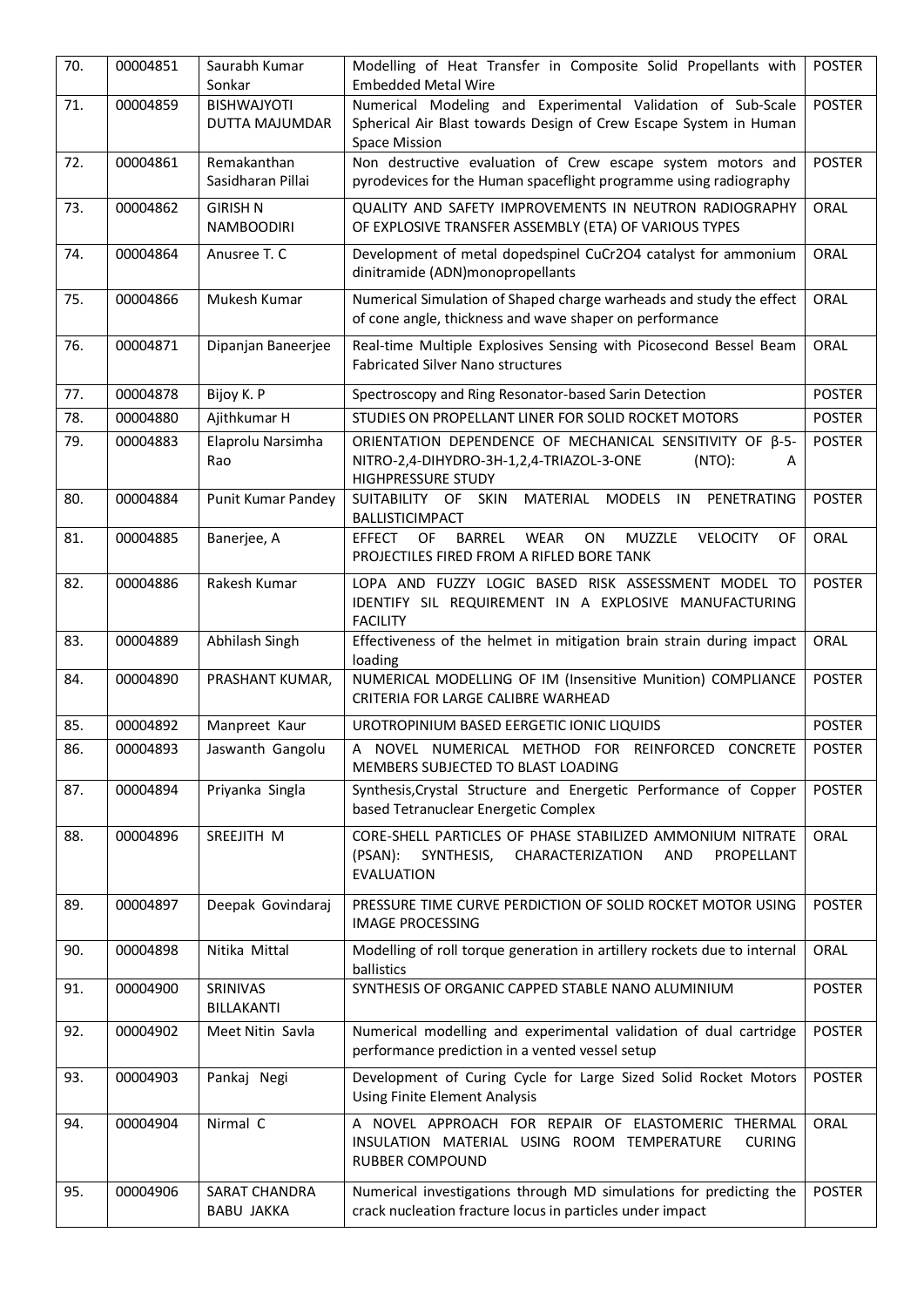| 96.  | 00004908 | Samuel Anurag<br>Nalam                 | Filament Induced deflagration of aerosols/vapours of flammable<br>liquids and High Energy Molecules                                                    | <b>POSTER</b> |
|------|----------|----------------------------------------|--------------------------------------------------------------------------------------------------------------------------------------------------------|---------------|
| 97.  | 00004913 | SRINIVAS<br>VANGARA                    | <b>ENERGETIC</b><br><b>FUNCTIONALIZED</b><br>ARYL-PYRAZOLE/IMIDAZOLE<br>DERIVATIVES: SYNTHESIS, CHARACTERIZATION, AND ENERGETIC<br><b>STUDIES</b>      | <b>POSTER</b> |
| 98.  | 00004915 | <b>GAJULA MURALI</b><br><b>KRISHNA</b> | investigation<br>of<br>Hexaalkylhexaazaisowurzitane<br>Electrochemical<br>compounds                                                                    | <b>POSTER</b> |
| 99.  | 00004916 | PANKAJ PRAKASH<br><b>KADAM</b>         | An experimental investigation to optimize Inhibition Resin processing<br>parameters using automated weighing cum mixing system                         | <b>POSTER</b> |
| 100. | 00004917 | Sagar Prakash                          | HAZARD IDENTIFICATION AND RISK ASSESSMENT OF BLADELESS<br>PROPELLANT MIXER                                                                             | <b>POSTER</b> |
| 101. | 00004918 | Bijeesh CA                             | Studies on the thermomechanical and rheological characteristics of<br>asbestos free inhibition system for solid rocket motors                          | <b>POSTER</b> |
| 102. | 00004919 | Vinay Siram                            | Determining real time Nozzle throat and Thrust coefficient evolution<br>during burn time of an SRM                                                     | ORAL          |
| 103. | 00004920 | Mahesh Shrikishan<br>Ingole            | Study of Variation of Burn Rates of Ammonium Perchlorate<br>Monopropellant with the Production Source                                                  | <b>POSTER</b> |
| 104. | 00004921 | Niyas Usman Abdul<br>Gafoor            | HEALTH RISK ASSESSMENT IN PROPELLANT BOWL CLEANING PROCESS                                                                                             | <b>POSTER</b> |
| 105. | 00004922 | Meenakshi Rohiila                      | Effect of size of Hematite on performance of aerosol forming<br>composites for fire extinguishing application                                          | ORAL          |
| 106. | 00004923 | Mujeeb Shaik                           | SELECTION OF APPROPRIATE PARTICLE SIZE ANALYSIS TECHNIQUE<br>PERCHLORATE<br><b>FOR</b><br>SOLID<br>FOR.<br>AMMONIUM<br>PROPELLANT<br><b>PROCESSING</b> | <b>POSTER</b> |
| 107. | 00004924 | Vendamani VS                           | Plasmonic Nanoparticles Decorated Nanocrystalline Silicon for SERS-<br>based Explosives Detection                                                      | ORAL          |
| 108. | 00004926 | SM Kolhe                               | Comparative Analysis of Bi-axial Oriented Polymers for Manufacture<br>of High Energy Density Capacitors for Pulsed Power Technology                    | <b>POSTER</b> |
| 109. | 00004929 | Prathap Kumar<br>Jharapla              | DBX-1 (C2Cu2N10O4) : Potential Replacement for Lead Azide                                                                                              | <b>POSTER</b> |
| 110. | 00004930 | Nimisha Srivastava                     | COMBUSTION CHAMBER PRESSURE ON<br>EFFECT OF ALTERED<br>BALLISTICS AND HEAT TRANSFER IN SPINNING SOLID ROCKET<br><b>MOTORS</b>                          | <b>POSTER</b> |
| 111. | 00004931 | DILU DEVARAJAN                         | Computational Study on hydroxylammonium based Salts as energetic<br>materials                                                                          | <b>POSTER</b> |
| 112. | 00004933 | prem chand                             | Experimental study of factors affecting linear burn rate of condensed<br>aerosol forming composite used for fire extinguishing applications            | <b>ORAL</b>   |
| 113. | 00004934 | Rajwant Rai                            | Optical Technique for Dynamic Displacement Measurement of Plates<br><b>Under Blast Loading</b>                                                         | <b>POSTER</b> |
| 114. | 00004935 | <b>VIKAS SHEOKAND</b>                  | Determination of Equation of State Parameters ofMouldable PBX<br>UsingCylinder Expansion Test with Photonic Doppler Velocimeter                        | <b>ORAL</b>   |
| 115. | 00004936 | Manisha Sharma                         | Study of effect of carbon nanotubes on the activation energy of Al/<br>MoO3 nanothermite                                                               | <b>POSTER</b> |
| 116. | 00004938 | Sudha Malik                            | COMPATIBILITY AND THERMAL DECOMPOSITION KINETICS OF 4-<br>AMINO-1, 2, 4-TRIAZOLIUM PICRATE WITH POLYESTER BASED<br>POLYURETHANE                        | <b>POSTER</b> |
| 117. | 00004939 | Priya Thakur                           | Study of energy release in Al/MoO3 nanothermite with MWCNT as an<br>additional fuel                                                                    | ORAL          |
| 118. | 00004941 | Sankalp Sharma                         | Dynamic Response of Submerged Structures due to Underwater<br>Explosion                                                                                | <b>POSTER</b> |
| 119. | 00004942 | Meeta Baghel                           | Instrumentation data of blast parameters generated for HD 1.2<br>ammunition placed inside LRC Igloo                                                    | <b>POSTER</b> |
| 120. | 00004943 | kamal saroha                           | Development of Thermal Transient Test (T-T-T) for Non-Destructive<br>Screening of Electro Explosive Devices                                            | <b>POSTER</b> |
| 121. | 00004945 | K Athiraj                              | Assessment of explosion effects of UN HD 1.1 ammunition stored in<br>ISO container protected with modular traverses                                    | <b>POSTER</b> |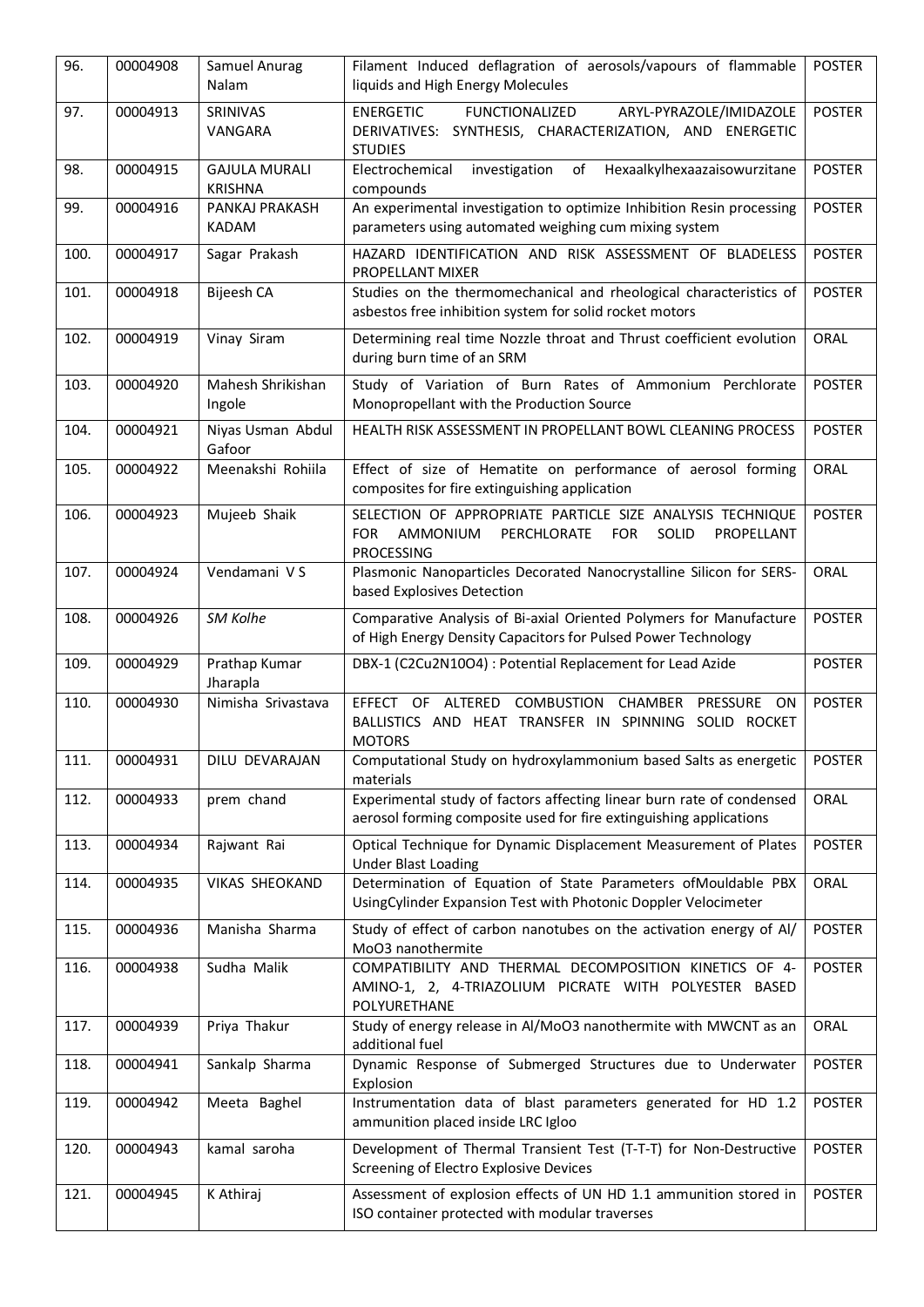| 122. | 00004946 | <b>ASHOK KUMAR</b>                   | Attenuation of Blast Wave to avoid Sympathetic Detonation of<br><b>Adjacent Ammunition</b>                                                                                                                  | <b>POSTER</b> |
|------|----------|--------------------------------------|-------------------------------------------------------------------------------------------------------------------------------------------------------------------------------------------------------------|---------------|
| 123. | 00004948 | Kumar Kaushik                        | Small-scale setup for performance evaluation of fire-fighting foam and<br>development of SPGG coupled foam based fire extinguishers                                                                         | <b>POSTER</b> |
| 124. | 00004949 | <b>RAMU GUDA</b>                     | characterization<br>and<br>energetic<br>applications<br>Synthesis,<br>οf<br>polyphosphazenes modified with trifluoroalkoxy, 2-nitroalkoxy, 4-<br>pirydylmethylenealkoxy and imidazolyl substituents         | <b>POSTER</b> |
| 125. | 00004950 | Md Moinuddin<br>Hassan               | Metallic Actuator Membranes for Pyrogas Confinement in Pyrovalves                                                                                                                                           | <b>POSTER</b> |
| 126. | 00004951 | SATISH ASHOK<br><b>TURE</b>          | Fluorescence Sensing of High Energy Materials by Using Doped<br>Polyaniline: A Mechanistic Approach                                                                                                         | <b>POSTER</b> |
| 127. | 00004953 | Karan Roy                            | Study of the structure of nanothermites reinforced with CNT                                                                                                                                                 | <b>POSTER</b> |
| 128. | 00004954 | Jagannath Rathod                     | Flexible-based SERS substratesfor the detection of RDX and Thiram                                                                                                                                           | <b>POSTER</b> |
| 129. | 00004955 | Mayuresh Kailas<br>Shete             | Energy Transfer Margins of Safe Arm devices for Human Rated Launch<br>Vehicles - Numerical Assessment & Experimental Validation                                                                             | <b>POSTER</b> |
| 130. | 00004956 | Mohammad Munis                       | DESIGN OF SHAPED CHARGE BASED SEPARATION SYSTEM FOR<br><b>SOUNDING ROCKETS</b>                                                                                                                              | <b>POSTER</b> |
| 131. | 00004957 | Divyanshu S<br>Morghode              | IMPACT ANALYSIS OF HIGH VELOCITY PROJECTILE ON ARMOUR<br><b>MATERIALS</b>                                                                                                                                   | <b>POSTER</b> |
| 132. | 00004958 | Gayathri S                           | SELF-HEALINGINSENSITIVE POLYMER BONDED EXPLOSIVES (PBX)<br>ENABLED BY SIGMATROPICREARRANGEMENT: ASPECTS OF STABILITY<br><b>AND SAFETY</b>                                                                   | ORAL          |
| 133. | 00004959 | <b>KULDEEP KUMAR</b><br><b>TOMAR</b> | Removal of Solid Propellant & Insulation to recover the hardware of<br>solid rocket motor by hudro jet cutting technique                                                                                    | ORAL          |
| 134. | 00004960 | Ravindra Singh Rana                  | Quinol Ether as a Vulcanizing agent forEPDM Rubber for Solid Rocket<br><b>Motor Case Insulation</b>                                                                                                         | <b>POSTER</b> |
| 135. | 00004961 | Shanmugapriya V                      | A NOVEL SYNTHETIC APPROACH FOR THE SYNTHESIS OF 1-METHYL-<br>2,3,4,5-TERANITROPYRROLE - A POTENTIAL HIGH ENERGY MELT CAST<br>MATERIAL                                                                       | ORAL          |
| 136. | 00004962 | Lakshman Y                           | <b>PROCESS</b><br><b>STUDIES</b><br>ON<br><b>OPTIMIZATION</b><br><b>FOR</b><br>DI-METHYL<br>HYDRAZINE<br>UNSYMMETRICAL<br>(UDMH)<br>$\overline{a}$<br>THE FUEL FOR EARTH STORABLE LIQUID MOTORS IN ROCKETRY | ORAL          |
| 137. | 00004964 | Rahul Rahul                          | The effect of heating rate on the thermite reaction<br>of<br>Al/CNT/Fe2O3nanothermites                                                                                                                      | <b>POSTER</b> |
| 138. | 00004965 | Ovas Rasool                          | ASSESSMENT OF THE EFFECT OF DETONATION OF 5 MT (NEC) OF HD<br>1.2 AMMUNITION INSIDE THE LRC BOX TYPE IGLOO STRUCTURE AND<br>DETERMINE THE CORRESPONDING QUANTITY DISTANCES (QDS)                            | ORAL          |
| 139. | 00004966 | Akhil Srivas KM                      | DESIGN APPROACH OF A SKIRT MOUNTEDDESTRCUT SYSTEM                                                                                                                                                           | <b>POSTER</b> |
| 140. | 00004970 | Prabhat Kumar                        | Dissimilar joining of magnesium and aluminium<br>alloys<br>by<br>explosivewelding                                                                                                                           | <b>POSTER</b> |
| 141. | 00004973 | YOGESH KUMAR<br><b>SINGH</b>         | Isoconversional Approach for the non-isothermal decomposition<br>kinetics of 2,2',4,4'6,6'-Hexanitrostilbene-II (HNS-II)                                                                                    | <b>POSTER</b> |
| 142. | 00005183 | Yugal Kishore                        | Effect of asymmetries of shape charge jet quality and its penetration<br>performance                                                                                                                        | ORAL          |
| 143. | 00005184 | Dinesh Kumar                         | MOBILE PHONE-BASED EXPLOSIVE DETECTION SYSTEM                                                                                                                                                               | <b>POSTER</b> |
| 144. | 00005185 | Jatinder Kaur                        | Evaluation of weld joint formed by explosive welding of SS and Al<br>plates                                                                                                                                 | <b>POSTER</b> |
| 145. | 00005188 | SurendraSinghBaral<br>a              | Light weight Composites for High Energy Radiation Shielding                                                                                                                                                 | <b>POSTER</b> |
| 146. | 00005192 | Abhiroop Goswami                     | FRAGMENT IMPACT FROM CASED EXPLOSIVE CHARGES: WHYSHOULD<br>IT BE REALISTICALLY CONSIDERED?                                                                                                                  | ORAL          |
| 147. | 00005195 | Priyavrat Sharma                     | <b>PRESSURES</b><br>SIMULATION<br>FOR PREDICTION<br>OF OVER<br>AND<br>STRUCTURAL RESPONSE BY 1 Kg TNT SAND BURRIED EXPLOSION AT<br>DIFFERENT DEPTH OF BURIAL                                                | <b>POSTER</b> |
| 148. | 00005196 | RAVINDRA KUMAR<br>SHARMA             | Role of High Voltage Pulsed Power Technology in kA Current-dumps                                                                                                                                            | <b>POSTER</b> |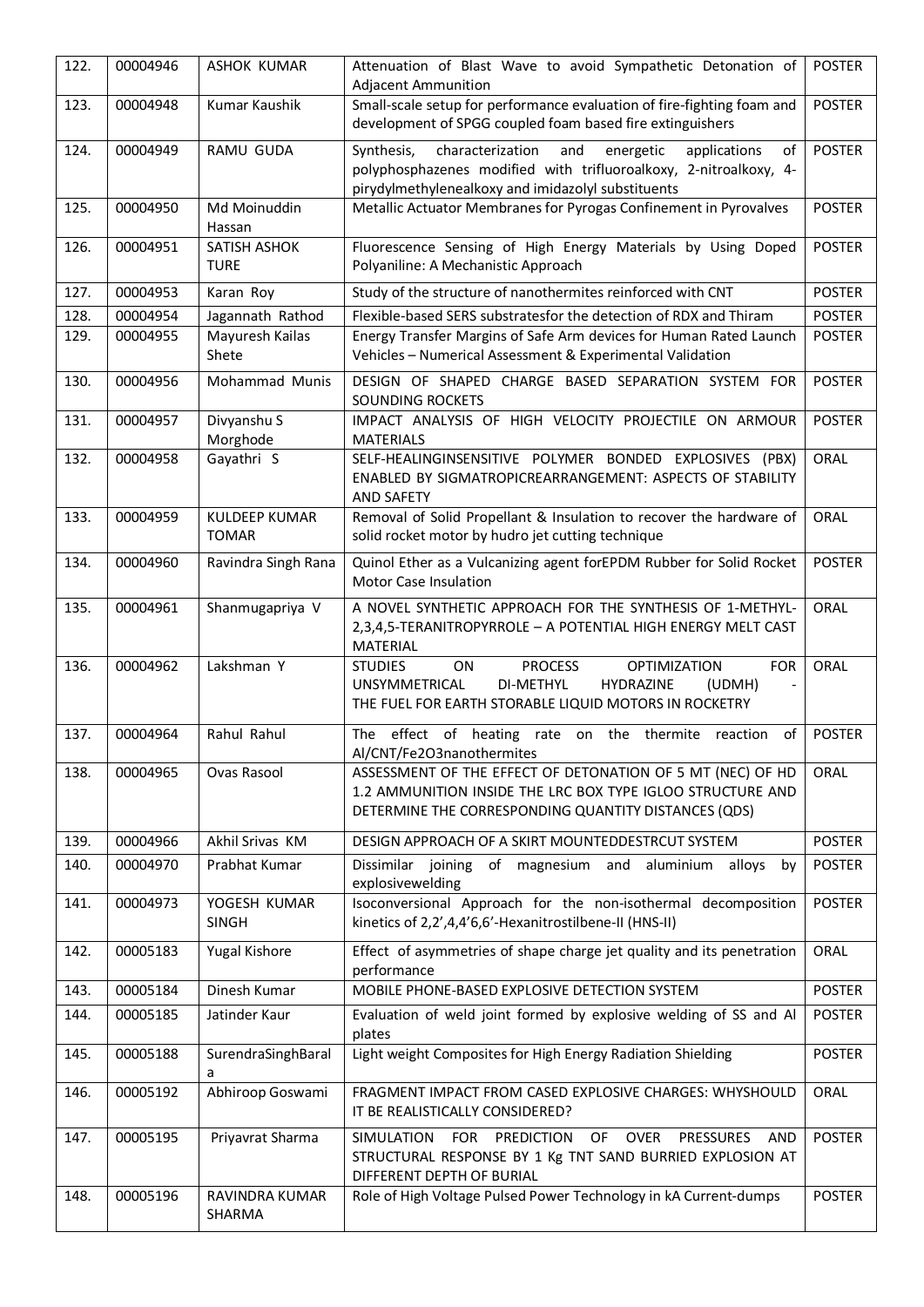| 149. | 00005199 | CH Devi Vara prasad           | Effect of selected reaction catalysts on the particulate filled HTPBIPDI<br>polyurethane System with and without network modifier                                                                                    | ORAL          |
|------|----------|-------------------------------|----------------------------------------------------------------------------------------------------------------------------------------------------------------------------------------------------------------------|---------------|
| 150. | 00005200 | Pawan Kumar                   | Free surface velocity measurement of explosively driven flyer plate<br>and particle velocity measurement of explosive/metallized-window<br>interface using Photon Doppler Velocimetry (PDV) with dual-fiber<br>probe | ORAL          |
| 151. | 00005214 | Alpana Bhagatji               | In-situ detonation velocity measurement of smaller high explosive<br>samples using Chirped Fiber Bragg Gratings                                                                                                      | <b>ORAL</b>   |
| 152. | 00005238 | D. Gokul                      | DTA-TG and propellant ballistic studies with two different sources of<br>Aluminium Powder: Modelling of aluminium particle                                                                                           | <b>POSTER</b> |
| 153. | 00005727 | Harish K.<br>Chakerwarti      | Solution of Tracking Problem in Silicone Rubber based Composites<br>with Nano sized Fillers                                                                                                                          | <b>POSTER</b> |
| 154. | 00005739 | Sudeshna Ray                  | DEVELOPMENT OF PYROPHORIC POROUS NANOSIZED IRON/CERAMIC<br>COMPOSITE TAPE FOR THE FABRICATION OF SMART FLARE AS IR<br>COUNTERMEASURE                                                                                 | ORAL          |
| 155. | 00005747 | P S K Koushik                 | Study of variation of burn rate in Ballistic Evaluation Motor due to<br>offset and tilting of mandrel                                                                                                                | <b>POSTER</b> |
| 156. | 00005752 | Ashish Kumar Singh            | A Study on Doping of High Energy Boron Powder into Liquid FuelJP-10                                                                                                                                                  | <b>POSTER</b> |
| 157. | 00005753 | Gangadhar PV                  | A study on Bonded Explosive Mechanical Property variation with RDX<br>particle size                                                                                                                                  | <b>POSTER</b> |
| 158. | 00005756 | Rajesh M. Pindoriya           | SENSOR ASSISTED DETECTION OF THE EXPLOSION DURING IMPACT<br>SENSITIVITY MEASUREMENT                                                                                                                                  | <b>POSTER</b> |
| 159. | 00005757 | Shiv Kumar                    | Preparation and Characterization of Kraton Polymer Based Energetic<br>Composite                                                                                                                                      | <b>POSTER</b> |
| 160. | 00005758 | C Pugalendhi                  | Enhancing Quality in Solid Propellant Processing by Process<br><b>Automation System</b>                                                                                                                              | <b>POSTER</b> |
| 161. | 00005759 | Ashish Pattnaik               | DRIVE POWER ESTIMATION FOR HIGHER CAPACITY VERTICAL<br>PLANETARY PROPELLANT MIXERS                                                                                                                                   | Poster        |
| 162. | 00005760 | P. Lalitha Devi               | Indigenisation of Toluene Diisocyanate (TDI), a curing agent in<br>HTPB/AP/AI Solid Propellant formulations                                                                                                          | ORAL          |
| 163. | 00006013 | Deepak Kumar                  | Study of TNT grain Growth at different Solidification rate                                                                                                                                                           | <b>POSTER</b> |
| 164. | 00006016 | Niraj Srivastava              | Initiation of High Explosives Under Dynamic Conditions                                                                                                                                                               | <b>POSTER</b> |
| 165. | 00006020 | Vishal Bhaskar                | Joint characterization of explosive welded pure titanium and SS 304<br>combination                                                                                                                                   | <b>POSTER</b> |
| 166. | 00006021 | Mahesh Kumar                  | Effect of Atomization process parameters on Particle Size and<br>morphology of HMX                                                                                                                                   | <b>POSTER</b> |
| 167. | 00006022 | Gurdeep Singh                 | Bullet Impact Modelling and Experimental Study on Boron Carbide-<br><b>UHMWPE Target Plates</b>                                                                                                                      | ORAL          |
| 168. | 00006028 | S. Thaalpathi Raj             | Hazard assessment of explosive manufacturing facility using hazard<br>operability (HAZOP) study                                                                                                                      | <b>POSTER</b> |
| 169. | 00006029 | Ram Kumar Sharma              | Longer duration testing of Pulse detonation engine ground<br>demonstrator with wire jacket heat exchanger                                                                                                            | <b>POSTER</b> |
| 170. | 00006030 | Kachare Uttreshwar<br>Devidas | The Comparative Studyof GFRP Composite and Aluminium Tubes<br>under High Velocity Impact using ANSYS Autodyn                                                                                                         | ORAL          |
| 171. | 00006033 | Pankaj Saini                  | An Experimental Study of Response of Explosive Charge Formulations<br>against Fragment impact as per STANAG                                                                                                          | <b>POSTER</b> |
| 172. | 00006035 | Deepika Jindal                | Stability study of Co-crystal Formulation of CL-20 and HMX                                                                                                                                                           | ORAL          |
| 173. | 00006036 | Ritu Daipuriya                | Technique for Temporal Profiling of Explosion Fireball Temperature<br>using Optical Fibre based Remote Spectroscopic method                                                                                          | ORAL          |
| 174. | 00006037 | Meenakshi Bhatt<br>Kala       | Effect of Explosive Charge Shape and Point of Initiation on Blast<br>Performance                                                                                                                                     | <b>POSTER</b> |
| 175. | 00006038 | Rajesh Kumar                  | Preparation and characterization of polyester based energetic<br>composite                                                                                                                                           | ORAL          |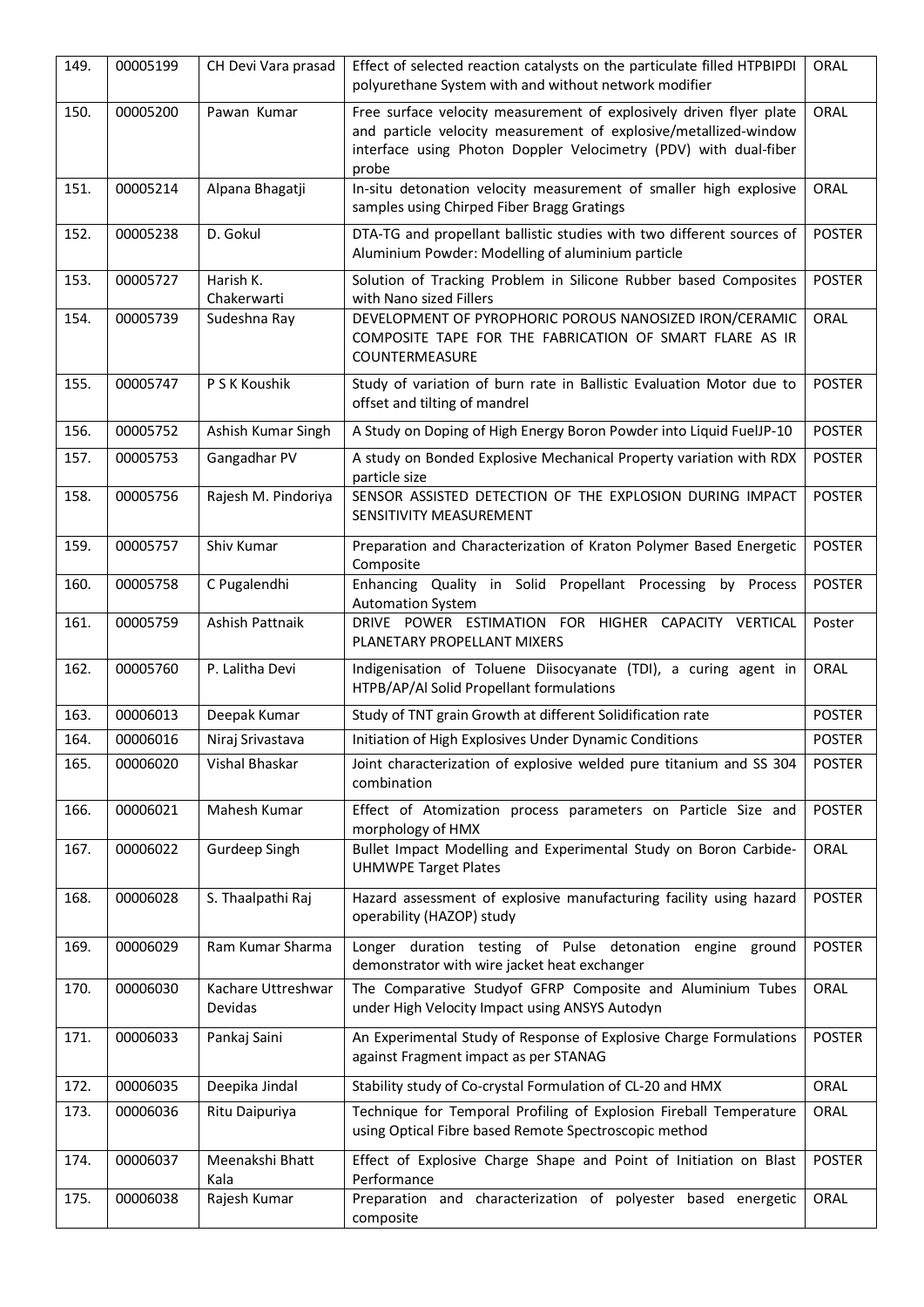| 176. | 00006039 | Dr. Lakshmi<br>Mukhopadya    | Study of optical characteristics of High Explosives                                                                                                                   | ORAL          |
|------|----------|------------------------------|-----------------------------------------------------------------------------------------------------------------------------------------------------------------------|---------------|
| 177. | 6041     | Gunjan Grover                | Size<br>Distribution<br>Analysis<br>of<br>Particle<br>through<br>Machine<br>Learning and Data Science                                                                 | <b>POSTER</b> |
| 178. | 00006044 | Dr. Shaibal Banerjee         | AMMONIUM<br><b>RECRYSTALLIZATION</b><br>PERCHLORATE<br><b>AND</b><br>MICROENCAPSULATION<br><b>WITH</b><br>HYDROXYL-TERMINATED<br>POLYBUTADIENE BY SIMPLE COACERVATION | <b>POSTER</b> |
| 179. | 00006046 | <b>Phool Chand</b><br>Gautam | Performance Measurement of Explosively Driven Magnetic Flux<br>Compression Generator Via Reliable Triggering and Delaying System                                      | <b>POSTER</b> |
| 180. | 00006047 | Arjun G                      | Investigation of Relations between Ballistic and Mechanical Properties<br>and Material Properties using Multiple Linear Regression Models                             | <b>POSTER</b> |
| 181. | 00008001 | J.Singh                      | Probing Ammonium Dinitramide (Adn) Priling Through Optimization<br>Of Process Parameters                                                                              | <b>POSTER</b> |
| 182. | 00008002 | P. K Adak                    | Feasibility Study for Preparation of Dihydroxylammonium 5,5'-<br>bistetrazole-1,1'-diolate (TKX-50) by Safe Route- Three Step Reaction                                | ORAL          |
| 183. | 00008003 | MAS Khan                     | Optimization Of Process Parameters For Glyoxime Preparation: A Key<br>Precursor Of TKX-50                                                                             | <b>POSTER</b> |
| 184. | 00008004 | PK Adak                      | Correlation Between Thermal Stability And Band Gaps Of TKX-50 And<br>Its Key Precursors                                                                               | <b>POSTER</b> |
| 185. | 00008005 | S.K Singh                    | Effective Tuning Of Hns From Fine To Coarse By Recrystallization<br>Method                                                                                            | <b>POSTER</b> |
| 186. | 00008006 | P K Adak                     | Effect Of Ostwald Ripening For Modifying The Particle Size<br>Distribution And Average Particle Size Of Reduced Sensitivity - RDX                                     | <b>POSTER</b> |
| 187. | 00008007 | PK Adak                      | Thermal<br>Hazards<br>Evaluation<br>For<br>Azidation<br>Of<br>T-Pech<br>To T-Gap Using Thermalscreening Unit (TSU)                                                    | <b>POSTER</b> |
| 188. | 00008008 | A K Meena                    | Ftir Spectroscopic Study On Reaction Profiling And Rate Kinetics Of<br><b>Tetrafunctional Gap Process</b>                                                             | <b>POSTER</b> |
| 189. | 00008009 | PC Rao                       | Modeling of shock transmission between reactive elements of<br>Explosive Reactive Armour (ERA) for sympathetic detonation studies                                     | ORAL          |
| 190. | 00008010 | MK Singh                     | Studies on Sensitivity and Thermal Characteristicsof Explosive Sheet<br>Formulations based onRDX and TATB                                                             | <b>POSTER</b> |
| 191. | 00008011 | Umesh Kumar                  | Studies on tailoring of ejection velocity for IR flare                                                                                                                | <b>POSTER</b> |
| 192. | 00008012 | Jay Patil                    | Ammonium Dodecahydrododecaborate $(NH_4)_2(B_{12}H_{12})$ Potential Fuel<br>for Ramjet, Scramjet and Turbojet Engines                                                 | ORAL          |
| 193. | 00008013 | S H Sonawane                 | Investigation Of Process Impurities Of 2,4-Dinitroanisole (Dnan): An<br>Insensitive Melt-Pour Explosive                                                               | <b>POSTER</b> |
| 194. | 00008014 | M Anniyappan                 | MTX-1: A Thermally Stable Alternative To Tetrazene In Primer<br>Applications                                                                                          | ORAL          |
| 195. | 00008015 | <b>AP Singh</b>              | Quantitative Estimation Of Uncured Polymeric Binder In High<br>Performance Composite Propellants                                                                      | <b>POSTER</b> |
| 196. | 00008016 | R. Vijayalakshmi             | Low Critical Thickness And High Performance Flowable Explosive Inks                                                                                                   | ORAL          |
| 197. | 00008017 | AP Singh                     | Mass Spectral Studies On Poly (Acrylonitrile-Co-Butadiene) Recovered<br>From Propellant                                                                               | <b>POSTER</b> |
| 198. | 00008018 | Karishma Limbat              | Spheroidization studies On Hmx By High Shear Rotor-Stator Method                                                                                                      | <b>POSTER</b> |
| 199. | 00008019 | Rashmi Wagh                  | Assay Of Ingredients Present Intatb<br>Based<br>High<br>Explosive<br>Compositions                                                                                     | ORAL          |
| 200. | 00008020 | R. Vijayalakshmi             | Nitroisobutylglycerol Trinitrate (Nibgtn): An Energetic Plasticizer For<br><b>High Energy Propellant Formulations</b>                                                 | <b>POSTER</b> |
| 201. | 00008021 | S H Sonawane                 | &Characterization<br>Of2,4-Bis(Nitrile<br>Oxide)-1,3,5-<br>Synthesis<br>Triethylbenzene: A Low Temperature Curing Agent For High Energy<br>Propellants                | <b>POSTER</b> |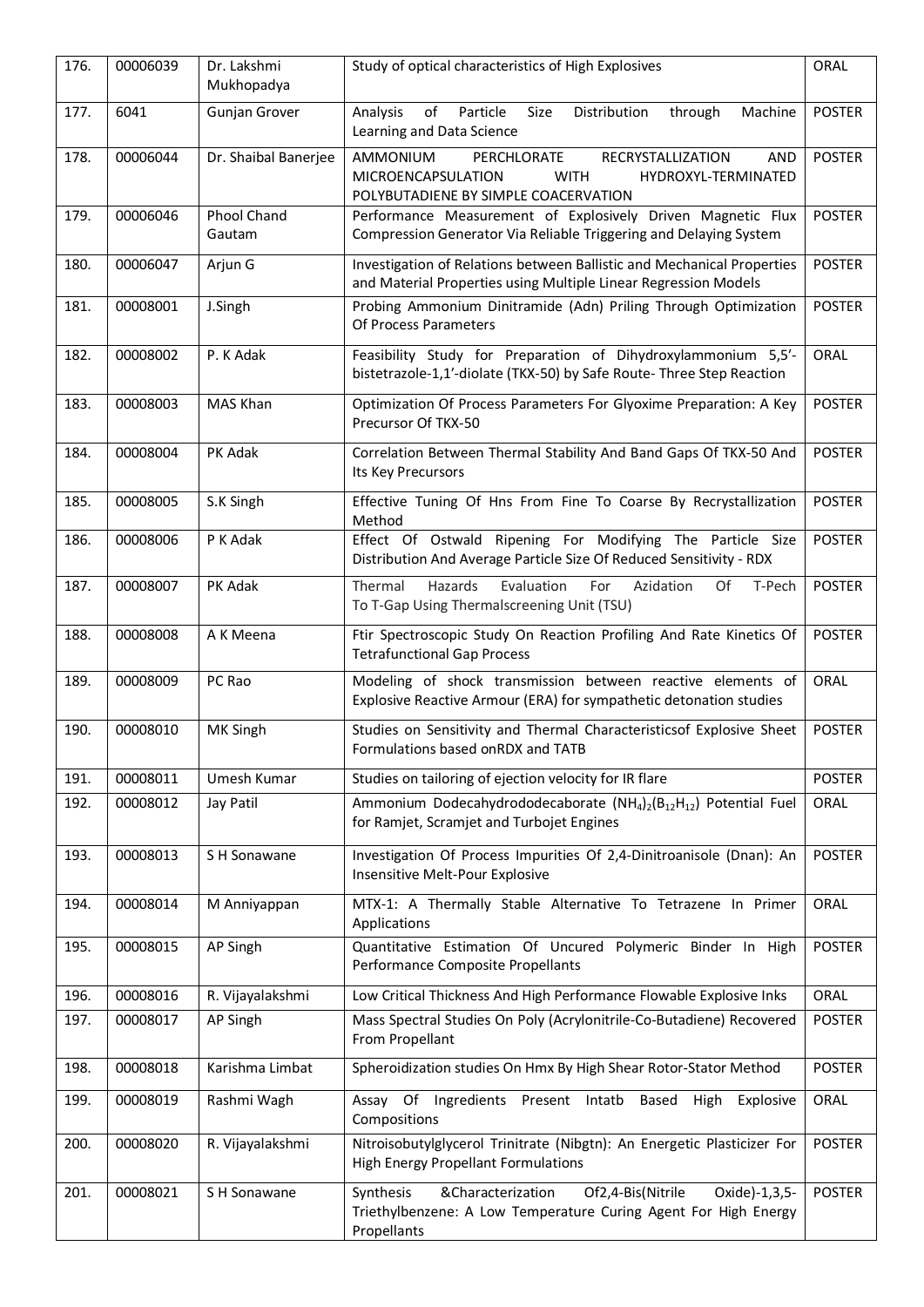| 202. | 00008022 | PP Singh          | Development of non-toxic color smoke composition for target<br>marking/signaling purpose                                                                      | <b>POSTER</b> |
|------|----------|-------------------|---------------------------------------------------------------------------------------------------------------------------------------------------------------|---------------|
| 203. | 00008023 | N.D. Mhaske       | Design and Development of Pyro Millisecond Delay Detonator for<br>Munitions                                                                                   | <b>POSTER</b> |
| 204. | 00008025 | S Debnath         | Studies on effects of surface coating of priming composition on<br>performance parameters of an IR decoy flare                                                | <b>ORAL</b>   |
| 205. | 00008025 | M A Siddique      | Effect of Particle Size, Stoichiometry of Composition& thermal<br>conductivity of Hardware on Pyrotechnic delay                                               | <b>POSTER</b> |
| 206. | 00008026 | P S Chowdhury     | Developmental challenges of Curved Pyrotechnic Delay for DASD Fuze<br>of Pinaka Rocket                                                                        | ORAL          |
| 207. | 00008027 | Prashant Agarwal  | Studies on Solvent For Linear Density Measurement of Flexible Linear<br>Shaped Charge by Chemical Dissolution Method                                          | <b>POSTER</b> |
| 208. | 00008028 | Purabi Garai      | Studies on Less Sensitive Polyurethane Coated TATB Formulations                                                                                               | <b>ORAL</b>   |
| 209. | 00008029 | <b>MS Katore</b>  | Evaluation of Fuel Rich Explosive Formulations for High Impulse Blast<br>and Thermal Effects                                                                  | <b>POSTER</b> |
| 210. | 00008030 | MS katore         | Theoretical and experimental study for evaluation of an underwater<br>blast explosive composition                                                             | <b>ORAL</b>   |
| 211. | 00008031 | <b>MS Katore</b>  | Optimization of Initiation Parameters for Detonation of Propylene<br>Oxide Aerosols                                                                           | <b>POSTER</b> |
| 212. | 00008032 | S Giju            | Studies on mechanical property of polymer bonded explosive<br>compositions                                                                                    | <b>POSTER</b> |
| 213. | 00008033 | Anirudha Sane     | Estimation Of Alignment Of Liner With Booster In A Shaped Charge By<br>Processing Of Radiography Images                                                       | ORAL          |
| 214. | 00008034 | Sukeshni Rawal    | Studies On Morphology, Thermal And Combustion Behaviour Of AlB <sub>12</sub><br>/ NH <sub>4</sub> ClO <sub>4</sub> Pyrotechnic System For Igniter Application | ORAL          |
| 215. | 00008035 | Shyam Kishore     | Development of Quantity Distance Software for Siting of Explosive<br><b>Buildings in Explosive Establishments</b>                                             | <b>ORAL</b>   |
| 216. | 00008036 | PK Pandey         | Automation of Burn Rate (BR) Computation - Development &<br>Implementation of Algorithm                                                                       | ORAL          |
| 217. | 00008037 | Prashant Kulkarni | Stand-off detection of explosive vapors using far-IR spectroradiometry<br>of Pyoverdine-pyridine functionalized steel surface                                 | <b>POSTER</b> |
| 218. | 00008038 | <b>KK Mishra</b>  | Measurement of free field blast pressure inside Fireball using dual<br>probe sensor                                                                           | <b>ORAL</b>   |
| 219. | 00008039 | RK Kalal          | Thermo-physical Properties and Combustion Wave of HMX, Energetic<br>binder and Zr Contain Composite Propellant                                                | ORAL          |
| 220. | 00008040 | D Debnath         | Feasibility Study Of Welding /Joining Ballistic Evaluation Motors (Bem)<br>By Rotary Friction Welding                                                         | ORAL          |
| 221. | 00008041 | A. K. Vishwakarma | Development of a MATLAB based Graphical User Interface (GUI) for<br>rapid evaluation of ballistic parameters required for design of impulse<br>cartridge      | <b>ORAL</b>   |
| 222. | 00008042 | Abhishek Kumar    | Studies On Process Development and Optimization Of Synthesis Of<br>Nano Barium Promoted Copper Chromite Catalyst                                              | <b>POSTER</b> |
| 223. | 00008043 | L S Nag           | Fabrication of Nano Iron Oxides ( $\alpha$ -Fe <sub>2</sub> O <sub>3</sub> ) by Ball Milling for Propellant<br>Formulation                                    | <b>POSTER</b> |
| 224. | 00008044 | Akhil             | Preparation And Characterization Of Boron-Magnesium Composite<br>For Propellant Applications                                                                  | <b>POSTER</b> |
| 225. | 00008045 | Kavita Ghosh      | Probing HTPB based Polymer-Clay Nanocomposites (HCN) for<br><b>Composite Propellant Application</b>                                                           | ORAL          |
| 226. | 00008046 | Lisha Vipin       | Very low burning rate propellant compositions for sustainer<br>applications                                                                                   | <b>POSTER</b> |
| 227. | 00008047 | Lisha Vipin       | Studies on effect of TNSTAD in composite propellant formulations                                                                                              | <b>POSTER</b> |
| 228. | 00008048 | Pallavi Jain      | Studies on Preparation of Ultrafine Ammonium Perchlorate by spray<br>drying method                                                                            | <b>POSTER</b> |
| 229. | 00008049 | Darshana Singh    | Development of Biodegradation Method for Composite Propellants<br>and Recovery of Ammonium Perchlorate                                                        | ORAL          |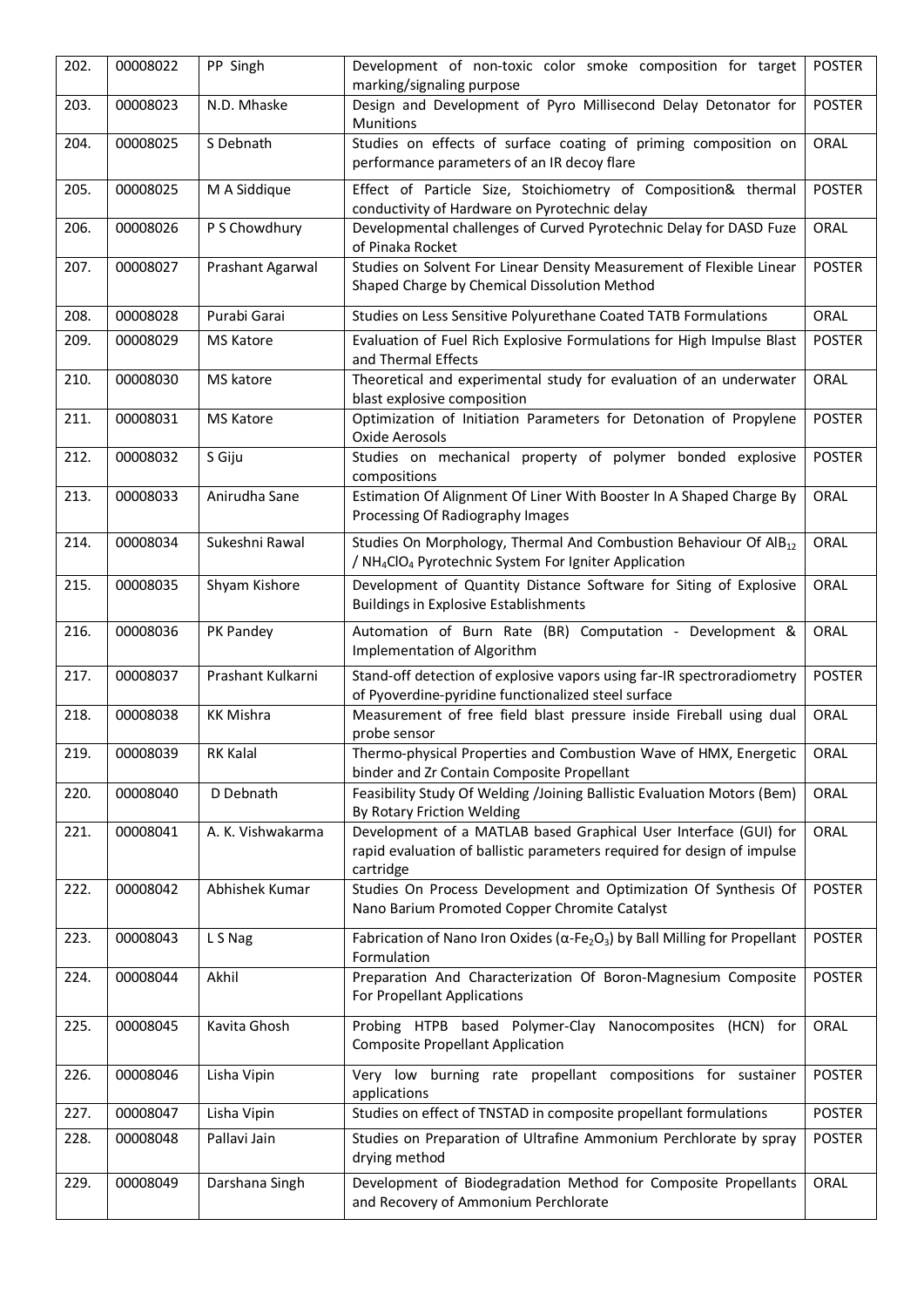| 230. | 00008050 | Renu Gill              | Sensitivity characterization and process modification for processing of<br>high energy propellants                                                                     | <b>POSTER</b> |
|------|----------|------------------------|------------------------------------------------------------------------------------------------------------------------------------------------------------------------|---------------|
| 231. | 00008051 | Deepak Kumar           | Numerical studies for curing of solid rocket propellant using CFD<br>Analysis                                                                                          | <b>POSTER</b> |
| 232. | 00008052 | Santosh MSSNM          | FOX-7 based Low Signature Advanced Energetic Propellants                                                                                                               | <b>POSTER</b> |
| 233. | 00008053 | R. Godse               | Optimization Of Mechanical Properties Of Htpb Based Binder For Case<br>Bonded Application: Effects Of Nco/Oh, Chain Extender, Cross Linker,<br>And Plasticizer Content | <b>POSTER</b> |
| 234. | 00008054 | A Singh                | Prediction Of Thermal Conductivity Of Binder Systems Of High Energy<br>Propellant Using Reverse Non Equilibrium Molecular Dynamic<br><b>Simulation Method</b>          | <b>POSTER</b> |
| 235. | 00008055 | Sidharth<br>Raveendran | Importance of Rheological studies in developing process for<br>NBR/Nitrate Esters/Nitramines based High Energy Propellants<br>manufacturing                            | <b>POSTER</b> |
| 236. | 00008056 | Mukesh Jain            | Flow analysis during pressure casting of propellant slurry in multiple<br>rocket motor                                                                                 | <b>POSTER</b> |
| 237. | 00008057 | Bihari Bipin K         | Simulation of Stress relaxation behaviour of composite propellant<br>using Generalized Maxwell model                                                                   | <b>POSTER</b> |
| 238. | 00008058 | Bipin Bihari           | An approach to estimate the strain rate sensitivity of composite<br>propellant                                                                                         | ORAL          |
| 239. | 00008059 | Nitin Kumar            | Study on Capability curves to optimize the Ratio of Reactive<br>Functional Groups of Composite Propellant                                                              | <b>POSTER</b> |
| 240. | 00008060 | <b>AN Patil</b>        | Optimization of Ejecta Size for Pulse Triggered Combustion Instability                                                                                                 | ORAL          |
| 241. | 00008061 | Rohit                  | Effect of Nitramine on Physical, Mechanical, Ballistics and Sensitivity<br>Properties of Composite Propellant                                                          | <b>POSTER</b> |
| 242. | 00008062 | Harjeet Singh          | "Study Of Variation In C* With Respect To Primary Chamber Pressure<br>In Solid Fuel Thrust Modulated Ducted Rocket Ramjet Propulsion<br>System"                        | <b>POSTER</b> |
| 243. | 00008063 | Pankaaj Verma          | Development of Polyisoprene based Composite Propellant with High<br>Burn Rate and High Specific Impulse for Ramjet Propulsion System                                   | ORAL          |
| 244. | 00008064 | Abhay Yadav            | Development Of Tape Based Inhibition System For Extruded Double<br><b>Base Propellant Grains</b>                                                                       | <b>POSTER</b> |
| 245. | 00008065 | Ashwani Anuragi        | Studies on design approach for Gas Generator used in Deployment of<br>projectile                                                                                       | <b>POSTER</b> |
| 246. | 00008066 | AK Mishra              | Poly-formaldehyde as a burn rate suppressant in spinning rocket<br>motor based on Extruded Double Base Propellant                                                      | <b>POSTER</b> |
| 247. | 00008067 | Sunil Jain             | Thermal Decomposition Study of Ammonium Perchlorate in the<br>Presence of Barium Ferrite (BaFe $_{12}O_{19}$ ) and its evaluation in Propellant<br>Compositions        | <b>POSTER</b> |
| 248. | 00008068 | Vaibhav Agrawal        | A Comparative Study of Neutrality of Pressure-Time/Thrust -time<br>Profiles of Different Propellant Grain Configurations for BEM<br>Applications                       | ORAL          |
| 249. | 00008069 | Sunil Jain             | Studies on Evaluation of Various Zirconates as Burning Rate Modifiers<br>in Composite Propellant Formulations                                                          | <b>POSTER</b> |
| 250. | 00008070 | Ganesh Dombe           | A Method for Estimation of Stress-free Temperature of Solid<br>Propellant Rocket Motor                                                                                 | ORAL          |
| 251. | 00008071 | Ganesh Dombe           | Process Development of Continuous Mixing for Composite Propellant                                                                                                      | <b>POSTER</b> |
| 252. | 00008072 | Ganesh Dombe           | Cure Kinetics Characterisation and Design of Curing Cycle for Active<br><b>Binder Based Composite Propellant</b>                                                       | <b>POSTER</b> |
| 253. | 00008073 | 1MSSNM Santosh         | Management of Dewetting Strain in AEP: Use of NPBA                                                                                                                     | <b>POSTER</b> |
| 254. | 00008074 | Vaibhav S Sadavarte    | Exploratory Study on Use of Masked Isocyanates as Curing Agents in<br><b>Composite Propellants</b>                                                                     | ORAL          |
| 255. | 00008101 | J. Senthil Kumar       | EVALUATION OF INTERNAL BALLISTICS PROPERTIES OF NATURALLY<br>AGED SOLID PROPELLANT ROCKET MOTOR                                                                        | <b>POSTER</b> |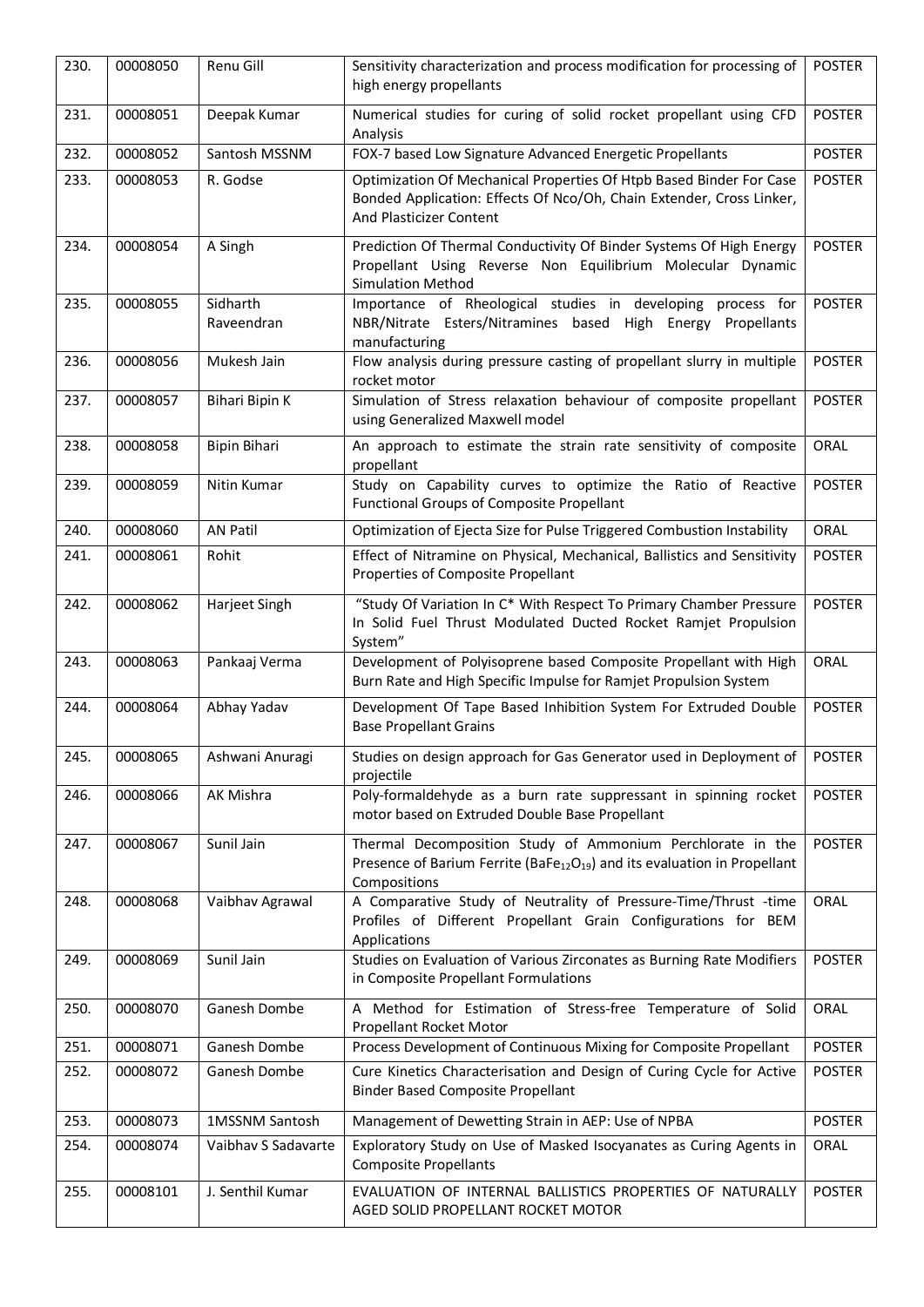| 256. | 00008102  | Sunil Bassi                          | Numerical simulation of diesel combustion passing through high<br>power arc region in a plasma fuel system                                                                                                     | <b>POSTER</b> |
|------|-----------|--------------------------------------|----------------------------------------------------------------------------------------------------------------------------------------------------------------------------------------------------------------|---------------|
| 257. | 00008103  | Rama M Krishna                       | Establishment of High Pressure Curing Process parameter for flight<br>Article                                                                                                                                  | <b>POSTER</b> |
| 258. | 00008104  | Deokumar Verma                       | Study effect of starin rates o mechanical and interface properties in<br>Solid Rocket Motor Processing                                                                                                         | <b>POSTER</b> |
| 259. | 00008111  | Tirupati Chander<br>Sharma           | Synthesis and characterization of acetic acid fragmented metal<br>organic frameworks for removal of acetic acid from HMX effluents                                                                             | <b>POSTER</b> |
| 260. | 00008114  | Jaspreet Kaur<br>Narang              | Code for determination of JWL Equation of state parameters for<br>detonation products of CHNO based halogenated explosive                                                                                      | <b>POSTER</b> |
| 261. | 00008115  | Jai Prakash Kamal                    | Simulation study of fragmentation and velocity distribution of<br>cylindrical warhead with smooth casing and external grooves on<br>explosive pellet                                                           | <b>POSTER</b> |
| 262. | 00008116  | Dr. Amik Kumar                       | Effect of strain rate on mechanical behaviour of OFE copper and<br>molybdenum                                                                                                                                  | <b>POSTER</b> |
| 263. | 00008118  | Rajneesh Gupta                       | Initiation of Insensitive High Explosives Using Overdriven Detonation<br>Wave                                                                                                                                  | ORAL          |
| 264. | 00008119  | Anil Kumar                           | Run-up to detonation of HMX/TATB based insensitive explosive                                                                                                                                                   | <b>POSTER</b> |
| 265. | 00008120  | Yogeshwar Nath                       | Characterization of Miniature Hot Wire Detonator Fuze Applications                                                                                                                                             | <b>POSTER</b> |
| 266. | 00008121  | HN Behera                            | Assessment of the terminal Ballistic Parameters and Safety Distance<br>of Fragmenting Munitions                                                                                                                | <b>POSTER</b> |
| 267. | 00008122  | Deepak Kothari                       | Methodology for Determination of Blast Characteristics & TNT<br><b>Equivalence of Explosive Compositions</b>                                                                                                   | ORAL          |
| 268. | 00008125  | Deepak Kothari                       | Enhancement of Blast loading by using Explosive Driven Shock Tube                                                                                                                                              | <b>POSTER</b> |
| 269. | 00008126  | HN Behera                            | Assessment of fragmentation and lethality of Fragmenting Munitions<br>in Penetrated Conditions in Desert and Snow                                                                                              | <b>POSTER</b> |
| 270. | 00008127  | Sakshi Arora                         | Methodology for Assessing the Blast Protection Level of Mine<br>Protective clothing                                                                                                                            | <b>POSTER</b> |
| 271. | 00008129  | Davinder Kumar                       | High Strain Rate Characterization of Aluminum Alloy Using Split<br>Hopkinson Pressure Bar Under Tensile loading                                                                                                | ORAL          |
| 272. | 00008130  | Piyush                               | Feasibility study of on- Demand droplet generation techniques for 3D<br>printing of energetic materials                                                                                                        | <b>POSTER</b> |
| 273. | 00008131  | Neeraj Kumar                         | Chemical, Thermal, Quasi-static and Dynamic Characterization of<br>Polyurethane based Skull simulant                                                                                                           | <b>POSTER</b> |
| 274. | 00008132  | Jyoti                                | Strain-rate dependent behaviour of interpenetrating network(IPN) of<br>polyborodimethyl siloxane(PBDMS) and its comparisons with<br>polyurethane foam                                                          | <b>POSTER</b> |
| 275. | 00004724a | <b>Inderpal Singh</b><br>Sandhu      | Dynamic deflection measurement of plates under blast pressure<br>loading                                                                                                                                       | ORAL          |
| 276. | 00004724b | <b>Inderpal Singh</b><br>Sandhu      | Effect of length and pressure of shock tube driver section on blast<br>wave parameters                                                                                                                         | <b>POSTER</b> |
| 277. | 00004754a | <b>AMITABH</b><br><b>CHAKRABORTY</b> | STUDY FOR EROSION OF THERMAL PROTECTION SYSTEMS FOR SOLID<br>ROCKET MOTOR APPLICATIONS                                                                                                                         | ORAL          |
| 278. | 00004754b | <b>AMITABH</b><br><b>CHAKRABORTY</b> | STUDY OF DIFFERENT ATTENUATION METHODS FOR REDUCTION OF<br>PYRO SHOCK ENCOUNTERED DURING STAGE SEPARATION EVENT                                                                                                | ORAL          |
| 279. | 00004758a | Ashwani Kumar<br>Verma               | HIGHLY-BRANCHED SILVER NANOSTRUCTURES FOR TRACE DETECTION<br>OF EXPLOSIVES                                                                                                                                     | ORAL          |
| 280. | 00004758b | Govind Kumar                         | DEEP-UV SERS-BASED TRACE DETECTION OF EXPLOSIVES                                                                                                                                                               | ORAL          |
| 281. | 00004765a | ARJUN S KIDAVU                       | Designing of a Helmholtz photoacoustic Cell for the Spectroscopy<br>Detection of Explosives in Acetone Solution Using UV-Mid-IR and<br>Terahertz Regime Sources and Generation of Higher Acoustic<br>Harmonics | <b>POSTER</b> |
| 282. | 00004765b | ARJUN S KIDAVU                       | Study of Thermal Decomposition roots and detection of explosives<br>from defense test range soil samples using a tunable Mid IR QCL laser<br>based Photoacoustic themal analyzer                               | <b>POSTER</b> |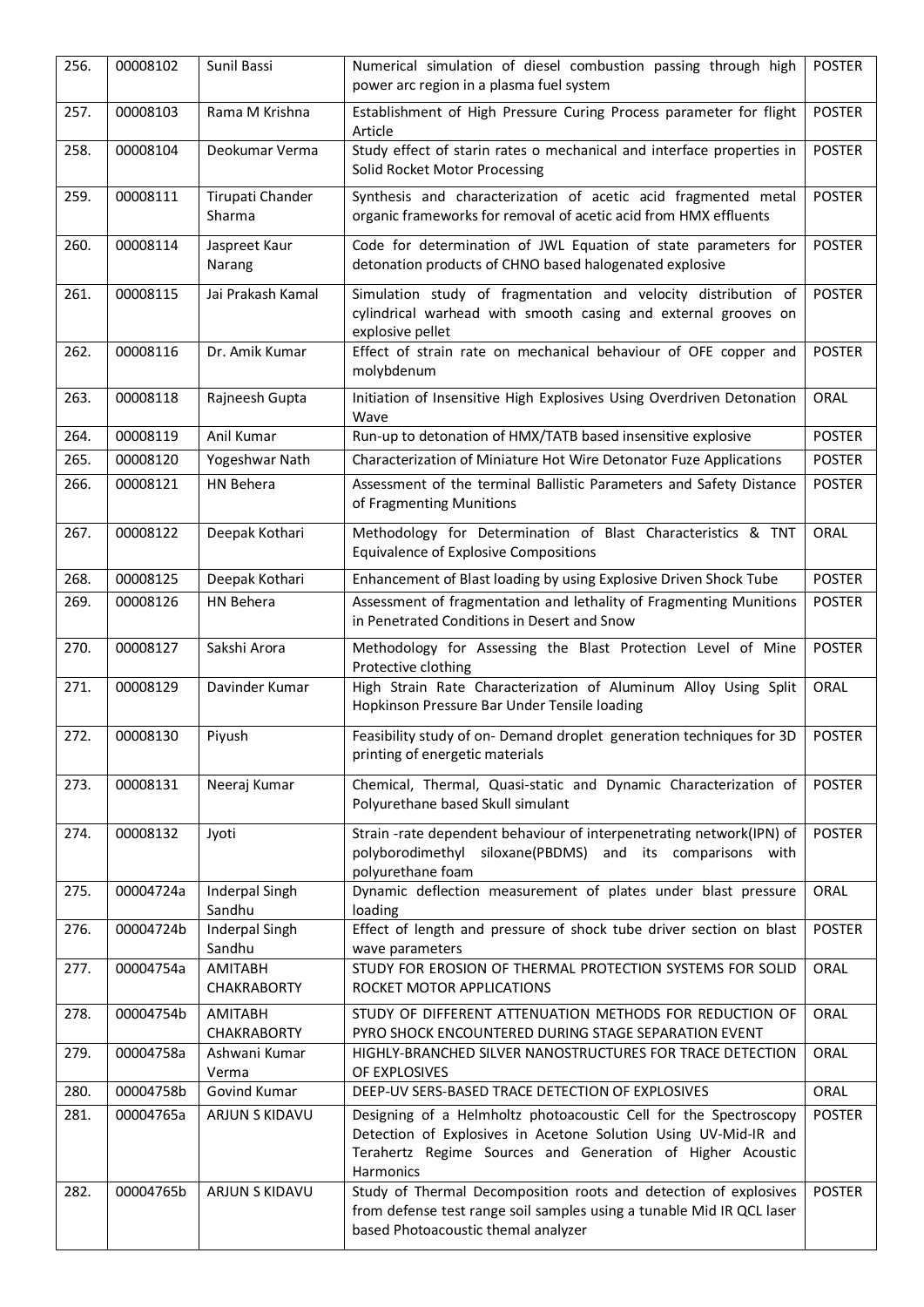| 283. | 00004771a | Santhosh<br>Gopalakrishnan   | HIGH PERFORMANCE MONOPROPELLANT BASED ON AMMONIUM<br>DINITRAMIDE (ADN) WITH IONIC LIQUIDS: SYNTHESIS, THERMAL AND<br>CATALYTIC DECOMPOSITION | ORAL          |
|------|-----------|------------------------------|----------------------------------------------------------------------------------------------------------------------------------------------|---------------|
| 284. | 00004771b | Shashi B Singh               | A NOVEL LOW DENSITY INSULATION SYSTEM FOR CASE BONDED<br><b>SOLID ROCKET MOTOR</b>                                                           | ORAL          |
| 285. | 00004773a | Rushikesh Umrao<br>Kore      | Theoretical and CFD analysis of air vitiators for combustion of fuel-rich<br>propellant gasses in ram combustor                              | <b>ORAL</b>   |
| 286. | 00004773b | Rushikesh Umrao<br>Kore      | PERFORMANCE<br>OF<br><b>BELL</b><br>NOZZLE<br><b>FOR</b><br>SOLID<br><b>ANALYSIS</b><br>ROCKET MOTOR USING CFD APPROACH                      | <b>POSTER</b> |
| 287. | 00004788a | Sai Shiva<br>Sakaraboina     | THREE DIMENSIONAL HYDRODYNAMIC SIMULATION STUDY OF LASER<br>INDUCED MATERIAL AND SHOCK WAVE BLOW-OFF FROM THIN<br>ALUMINUM AND COPPER FILMS  | <b>POSTER</b> |
| 288. | 00004788b | Sai Shiva<br>Sakaraboina     | ENHANCEMENT OF LASER INDUCED SHOCK PARAMETERS GENERATED<br>FROM MULTI-MATERIAL THIN FILMS                                                    | <b>POSTER</b> |
| 289. | 00004792a | M.D.<br>Umbharatwala         | NUMERICAL ANALYSIS OF BALLISTIC PERFORMCANCE OF CERAMIC-<br>FABRIC COMPOSITE ARMOUR AGAINST 7.62AP ROUND                                     | ORAL          |
| 290. | 00004792b | Sonje, S                     | NUMERICAL INVESTIGATION<br>ON<br>EFFECT OF GEOMETRICAL<br>MODIFICATIONS IN HOLLOW AND FOAM-FILLED TUBES                                      | <b>POSTER</b> |
| 291. | 00004792c | Jagriti Mandal               | BLAST ANALYSIS OF TWIN BUNKERS IN SOIL AND ROCK SUBJECTED TO<br><b>INTERNAL EXPLOSION</b>                                                    | <b>POSTER</b> |
| 292. | 00004792d | Shivani Verma                | A NOVEL PULSE SHAPING TECHNIQUE TO FORECAST TENSILE<br>BEHAVIOUR OF BRITTLE MATERIAL USING SPLIT HOPKINSON<br>PRESSURE BAR (SHPB)            | <b>POSTER</b> |
| 293. | 00004792e | Choudhary, N. S              | SCALING EFFECT ON THE PERFORMANCE OF INNOVATIVE SACRIFICIAL<br>SYSTEM UNDER BLAST LOADING                                                    | <b>POSTER</b> |
| 294. | 00004792f | P. A. Shirbhate              | A STUDY ON BEHAVIOUR OF HONEYCOMB SANDWICH STRUCTURE<br>UNDER COMBINED EFFECT OF BLAST AND FRAGMENTS                                         | ORAL          |
| 295. | 00004794a | Arun Kumar<br>Macharla       | LASER IGNITITION OF HIGH ENERGY MATERIALS<br>BY USING<br>SYNTHESIZED GOLD NANORODS AS PHOTO-ABSORBING ADDITIVE                               | ORAL          |
| 296. | 00004794b | Rajanna Gugulothu            | PREPARATION OF AMMONIUM DINITRAMIDE (ADN) PRILLS USING<br>MELT PRILLING METHOD                                                               | <b>POSTER</b> |
| 297. | 00004794c | MandadiSneha<br>Reddy        | SYNTHESIS AND CHARACTERIZATION OF NANOPARTICLES OF COPPER<br><b>CHROMITE</b>                                                                 | ORAL          |
| 298. | 00004794d | Vanam Shiva                  | TG-FTIR-GCMS<br>ANALYSIS<br>OF CATALYTIC<br><b>OF</b><br><b>DECOMPOSITION</b><br>AMMONIUM DINITRAMIDE (ADN)                                  | <b>POSTER</b> |
| 299. | 00004798a | Harish Kumar<br>Keerthi      | Development of a Novel PEG based Energetic Copolymer with Fluoro<br>and Nitrato Functionalization [Poly (TFGE-r-GLN)]                        | <b>POSTER</b> |
| 300. | 00004798b | Harish Kumar<br>Keerthi      | Development of a Novel Fluoro-NitratoEnergetic Plasticizer (ACR-ENP-<br>2)                                                                   | <b>POSTER</b> |
| 301. | 00004801a | Deepak Sharma                | EFFECT OF SOLID PROPELLANT COMPOSITION AND SURFACE<br>CONDITION ON IGNITION TRANSIENT OF SOLID ROCKET MOTOR                                  | ORAL          |
| 302. | 00004801b | Khadar Voli. Kalluru         | CFD ANALYSIS OF NOZZLE FLOW SEPARATION PHENOMENON: A CASE<br><b>STUDY</b>                                                                    | <b>POSTER</b> |
| 303. | 00004809a | Muddamarri<br>Hanumantha Rao | 3,5-diamino-2,4,6-trinitrobenzenaminium with closo-dodecaborate<br>(B12H12)2- salt [BAM-H25] and their energetic properties                  | ORAL          |
| 304. | 00004809b | Muddamarri<br>Hanumantha Rao | Theoretical Investigation of Tetranitroacetimidic Acid (TNAA) with<br>their corresponding nitrogen based salts as energetic materials        | <b>POSTER</b> |
| 305. | 00004831a | Sergei D Sokolov             | The use of mechanically activated Al-Mg powder for high energetic<br>materials                                                               | ORAL          |
| 306. | 00004831b | Sergei D Sokolov             | Investigation of powder materials obtained by direct fusion and<br>subsequent mechanical activation in a planetary mill                      | ORAL          |
| 307. | 00004833a | Pawan Kumar<br>Verma         | Study of Effect of Humidity on Mechanical Properties of HTPB based<br>Composite Propellant                                                   | <b>POSTER</b> |
| 308. | 00004833b | M Pandu Ranga<br>Sarma       | Study on Ignition Transient of Solid Rocket Motors Some Thoughts<br>and Results / Observations from Pyrotechnic Igniter Studies              | <b>POSTER</b> |